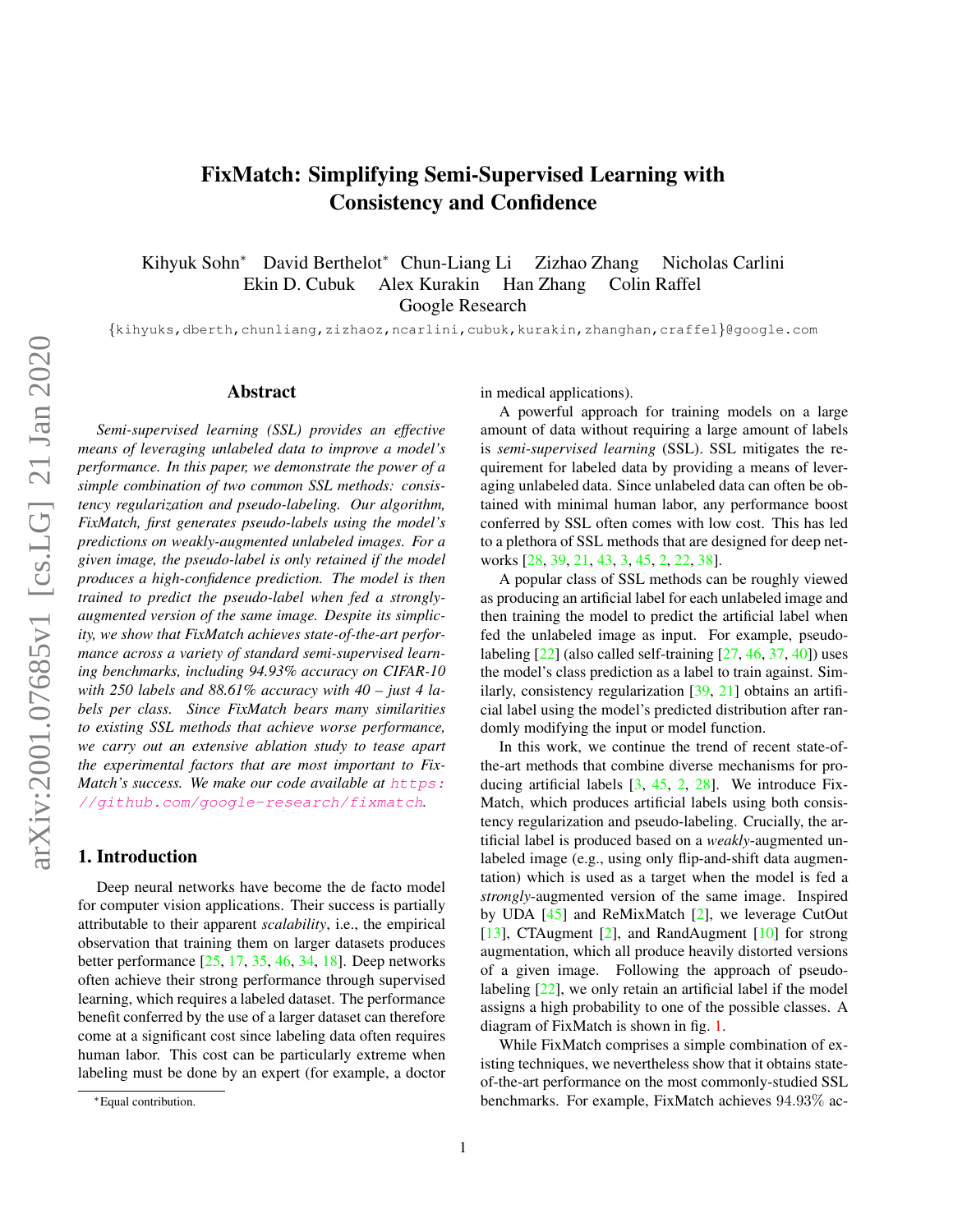<span id="page-1-3"></span><span id="page-1-0"></span>

Figure 1: Diagram of FixMatch, our proposed semi-supervised learning algorithm. First, a weakly-augmented version of an unlabeled image (top) is fed into the model to obtain its predictions (red box). When the model assigns a probability to any class which is above a threshold (dotted line), the prediction is converted to a one-hot pseudo-label. Then, we compute the model's prediction for a strongly augmented version of the same image (bottom). The model is trained to make its prediction on the strongly-augmented version match the pseudo-label via a standard cross-entropy loss.

curacy on CIFAR-10 with 250 labeled examples compared to the previous state-of-the-art of 93.73% [\[2\]](#page-8-5) in the standard experimental setting from [\[31\]](#page-9-10). We also explore the limits of our approach by applying it in the extremely-scarcelabels regime, obtaining 88.61% accuracy on CIFAR-10 with only 4 labels per class. Since FixMatch is similar to existing approaches but achieves substantially better performance, we include an extensive ablation study to determine which factors contribute the most to its success. Our ablation study also includes basic experimental choices that are often ignored or not reported when new SSL methods are proposed (such as the optimizer or learning rate schedule) because we found that they can have an outsized impact on performance.

In the following section, we introduce FixMatch and the ideas it builds upon. In section [3,](#page-3-0) we discuss how FixMatch relates to existing SSL algorithms. Section [4](#page-4-0) and section [5](#page-6-0) include our experimental results and ablation study, respectively. Finally, we conclude in section [6](#page-7-0) with a summary and an outlook on future work.

# <span id="page-1-2"></span>2. FixMatch

Overall, the FixMatch algorithm is a simple combination of two common approaches to SSL: Consistency regularization and pseudo-labeling. Its main novelty comes from the combination of these two ingredients as well as the use of a separate weak and strong augmentation when performing consistency regularization. In this section, we first review consistency regularization and pseudo-labeling before describing the FixMatch algorithm in detail. We also describe the other factors, such as regularization, which contribute to FixMatch's empirical success.

For an L-class classification problem, let us define  $\mathcal{X} =$  $\{(x_b, p_b) : b \in (1, \ldots, B)\}\$ a batch of *B* labeled examples, where  $x_b$  are the training examples and  $p_b$  are one-hot labels. Let  $\mathcal{U} = \{u_b : b \in (1, \dots, \mu B)\}\$  be a batch of  $\mu B$ unlabeled examples where  $\mu$  is a hyperparameter that determines the relative sizes of X and U. Let  $p_m(y \mid x)$  be the predicted class distribution produced by the model for input  $x$ . We denote the cross-entropy between two probability distributions p and q as  $H(p, q)$ . We perform two types of augmentations as part of FixMatch: strong and weak, denoted by  $\mathcal{A}(\cdot)$  and  $\alpha(\cdot)$  respectively. We describe the form of augmentation we use for A and  $\alpha$  in section [2.3.](#page-2-0)

## 2.1. Background

*Consistency regularization* is an important component of many recent state-of-the-art SSL algorithms. Consistency regularization utilizes unlabeled data by relying on the assumption that the model should output similar predictions when fed perturbed versions of the same image. This idea was first proposed in [\[39,](#page-9-4) [21\]](#page-8-3), where the model is trained both via a standard supervised classification loss and on unlabeled data via the loss function

<span id="page-1-1"></span>
$$
\sum_{b=1}^{\mu} \|p_m(y(\alpha(u_b)) - p_m(y(\alpha(u_b))\|_2^2)
$$
 (1)

Note that both  $\alpha$  and  $p_m$  are stochastic functions, so the two terms in eq. [\(1\)](#page-1-1) will indeed have different values. Extensions to this idea include using an adversarial transformation in place of  $\alpha$  [\[28\]](#page-9-3), using a running average or past model predictions for one invocation of  $p<sub>m</sub>$  in eq. [\(1\)](#page-1-1) [\[43,](#page-9-5) [21\]](#page-8-3), using a cross-entropy loss in place of the squared  $\ell^2$  loss [\[28,](#page-9-3) [45,](#page-9-6) [2\]](#page-8-5), using stronger forms of augmentation [\[45,](#page-9-6) [2\]](#page-8-5), and using consistency regularization as a component in a larger SSL pipeline [\[3,](#page-8-4) [2\]](#page-8-5).

*Pseudo-labeling* leverages the idea that we should use the model itself to obtain artificial labels for unlabeled data.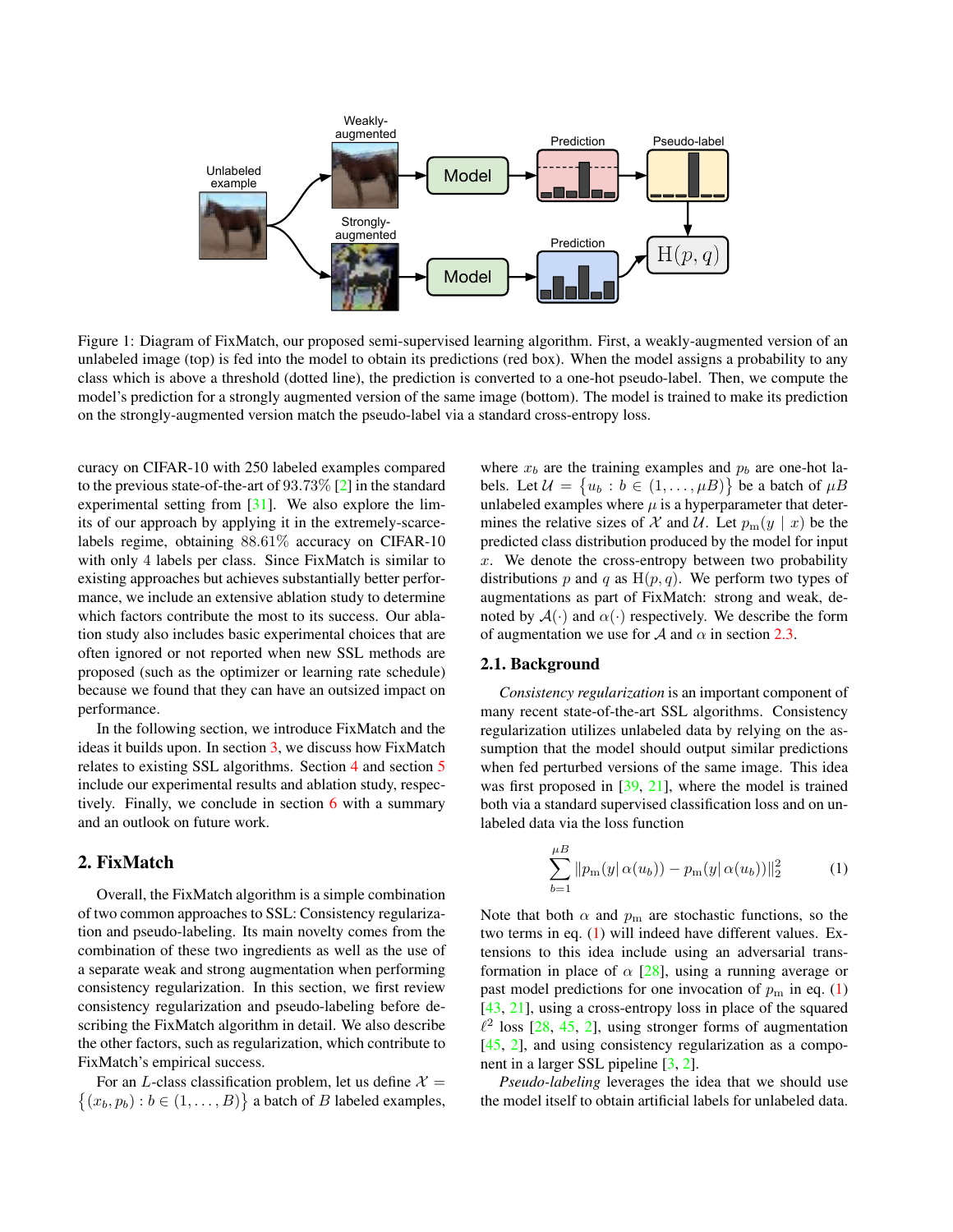<span id="page-2-6"></span>This idea was introduced decades ago [\[27,](#page-8-7) [40\]](#page-9-9). Pseudolabeling specifically refers to the use of "hard" labels (i.e., the arg max of the model's output) and only retaining artificial labels whose largest class probability fall above a predefined threshold [\[22\]](#page-8-6). Letting  $q_b = p_m(y|u_b)$ , pseudolabeling uses the following loss function on unlabeled data:

<span id="page-2-3"></span>
$$
\frac{1}{\mu B} \sum_{b=1}^{\mu B} \mathbb{1}(\max(q_b) \ge \tau) \operatorname{H}(\hat{q}_b, q_b)
$$
 (2)

where  $\hat{q}_b = \arg \max(q_b)$  and  $\tau$  is the threshold hyperparameter. Note that for simplicity we assume that arg max applied to a probability distribution produces a valid "onehot" probability distribution. The use of a hard label makes pseudo-labeling closely related to entropy minimization [\[16,](#page-8-10) [38\]](#page-9-7), where the model's predictions are encouraged to be low-entropy (i.e., high-confidence) on unlabeled data.

## <span id="page-2-5"></span>2.2. Our Algorithm: FixMatch

The loss function for FixMatch consists exclusively of two cross-entropy loss terms: a supervised loss  $\ell_s$  applied to labeled data and an unsupervised loss  $\ell_u$ . Specifically,  $\ell_s$ is just the standard cross-entropy loss on weakly augmented labeled examples:

$$
\ell_s = \frac{1}{B} \sum_{b=1}^{B} \mathcal{H}(p_b, p_m(y \mid \alpha(x_b))) \tag{3}
$$

For unlabeled data, $<sup>1</sup>$  $<sup>1</sup>$  $<sup>1</sup>$  FixMatch computes an artificial la-</sup> bel for each example which is then used in a standard crossentropy loss. To obtain an artificial label, we first compute the model's predicted class distribution given a *weakly*augmented version of a given unlabeled image:  $q_b = p_m(y)$  $\alpha(u_b)$ ). Then, we use  $\hat{q}_b = \arg \max(q_b)$  as a pseudo-label, except we enforce the cross-entropy loss against the model's output for a *strongly*-augmented version of  $u<sub>b</sub>$ :

<span id="page-2-2"></span>
$$
\ell_u = \frac{1}{\mu B} \sum_{b=1}^{\mu B} \mathbb{1}(\max(q_b) \ge \tau) \operatorname{H}(\hat{q}_b, p_m(y \mid \mathcal{A}(u_b))) \tag{4}
$$

where  $\tau$  is a scalar hyperparameter denoting the threshold above which we retain a pseudo-label. In sum, the loss minimized by FixMatch is simply  $\ell_s + \lambda_u \ell_u$  where  $\lambda_u$  is a fixed scalar hyperparameter denoting the relative weight of the unlabeled loss. We present a complete algorithm for Fix-Match in algorithm [1](#page-11-0) of the supplementary material.

Note that eq. [\(4\)](#page-2-2) is similar to the pseudo-labeling loss in eq. [\(2\)](#page-2-3). The crucial difference is that the artificial label is computed based on a weakly-augmented image and the loss is enforced against the model's output for a stronglyaugmented image. This introduces a form of consistency

regularization which, as we will show in section [5,](#page-6-0) is crucial to FixMatch's success. We also note that it is typical in modern SSL algorithms to increase the weight of the unlabeled loss term  $(\lambda_u)$  over the training [\[43,](#page-9-5) [21,](#page-8-3) [3,](#page-8-4) [2,](#page-8-5) [31\]](#page-9-10). We found that this was unnecessary for FixMatch, which may be due to the fact that  $\max(q_b)$  is typically less than  $\tau$  early in training. As training progresses, the model's predictions become more confident and it is more frequently the case that  $\max(q_b) > \tau$ . This suggests that pseudo-labeling may produce a natural curriculum "for free". Similar justifications have been used in the past for ignoring low-confidence predictions in visual domain adaptation [\[14\]](#page-8-11).

## <span id="page-2-0"></span>2.3. Augmentation in FixMatch

FixMatch leverages two kinds of augmentations: "weak" and "strong". In all of our experiments, weak augmentation is a standard flip-and-shift augmentation strategy. Specifically, we randomly flip images horizontally with a probability of 50% on all datasets except SVHN and we randomly translate images by up to 12.5% vertically and horizontally.

For "strong" augmentation, we experiment with two approaches which are based on AutoAugment [\[9\]](#page-8-12). AutoAugment learns an augmentation strategy based on transforma-tions from the Python Imaging Library<sup>[2](#page-2-4)</sup> using reinforcement learning. This requires labeled data to learn the augmentation pipeline, making it problematic to use in SSL settings where limited labeled data is available. As a result, variants of AutoAugment have been proposed which do not require the augmentation strategy to be learned ahead of time with labeled data. We experiment with two such variants: RandAugment [\[10\]](#page-8-9) and CTAugment [\[2\]](#page-8-5). Note that, unless otherwise stated, we use Cutout [\[13\]](#page-8-8) followed by either of these strategies.

Given a collection of transformations (e.g., color inversion, translation, contrast adjustment, etc.), RandAugment randomly selects transformations for each sample in a minibatch. As originally proposed, RandAugment uses a single fixed global magnitude that controls the severity of all distortions [\[10\]](#page-8-9). The magnitude is a hyperparameter that must be optimized on a validation set e.g., using grid search. We found that sampling a random magnitude from a pre-defined range at each training step (instead of using a fixed global value) works better for semi-supervised training, similar to what is used in UDA [\[45\]](#page-9-6).

Instead of setting the transformation magnitudes randomly, CTAugment [\[2\]](#page-8-5) learns them online over the course of training. To do so, a wide range of transformation magnitude values is divided into bins (as in AutoAugment [\[9\]](#page-8-12)) and a weight (initially set to 1) is assigned to each bin. All examples are augmented with a pipeline consisting of two transformations which are sampled uniformly at random. For a given transformation, a magnitude bin is sam-

<span id="page-2-1"></span><sup>&</sup>lt;sup>1</sup>In practice, we include all labeled examples as part of unlabeled data without using their labels when constructing  $U$ .

<span id="page-2-4"></span><sup>2</sup><https://www.pythonware.com/products/pil/>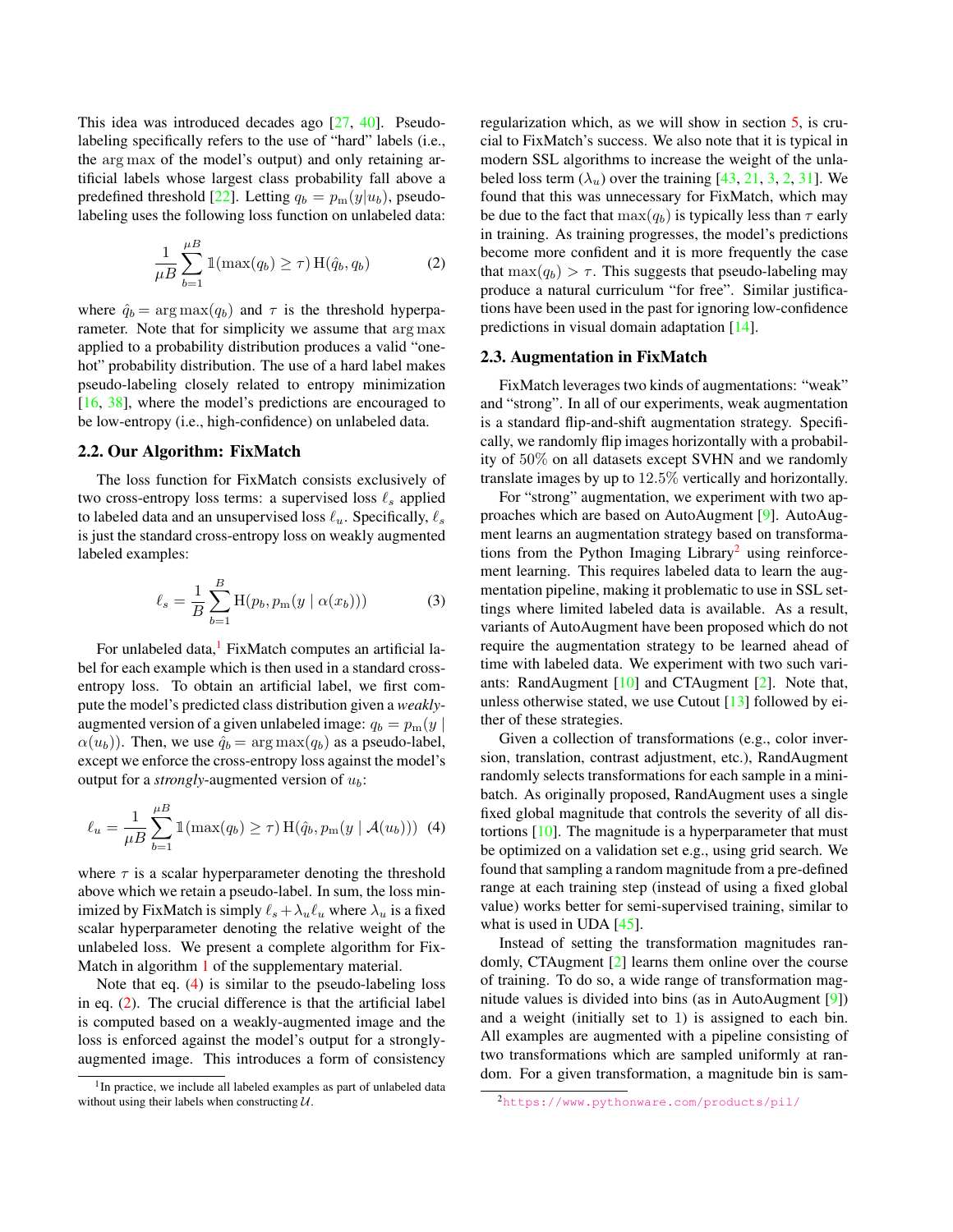<span id="page-3-1"></span>pled randomly with a probability according to the (normalized) bin weights. To update the weights of the magnitude bins, a labeled example is augmented with two transformations whose magnitude bins are sampled uniformly at random. The magnitude bin weights are then updated according to how close the model's prediction is to the true label. Further details on CTAugment can be found in [\[2\]](#page-8-5).

#### 2.4. Additional important factors

Semi-supervised performance can be substantially impacted by factors other than the SSL algorithm used because considerations like the amount of regularization can be particularly important in the low-label regime. This is compounded by the fact that the performance of deep networks trained for image classification can heavily depend on the architecture, optimizer, training schedule, etc. These factors are typically not emphasized when new SSL algorithms are introduced. Instead of minimizing the importance of these factors, we endeavor to quantify their importance and highlight which ones have a significant impact on performance. Most of this analysis is performed in section [5.](#page-6-0) In this section we identify a few key considerations.

First, as mentioned above, we find that regularization is particularly important. In all of our models and experiments, we use simple weight decay regularization. We also found that using the Adam optimizer [\[19\]](#page-8-13) resulted in worse performance and instead use standard SGD with momentum [\[42,](#page-9-11) [33,](#page-9-12) [29\]](#page-9-13). We did not find a substantial difference between standard and Nesterov momentum. For a learning rate schedule, we use a cosine learning rate decay [\[23\]](#page-8-14) which sets the learning rate to

$$
\eta \cos\left(\frac{7\pi k}{16K}\right) \tag{5}
$$

where  $\eta$  is the initial learning rate, k is the current training step, and  $K$  is the total number of training steps. Note that this schedule effectively decays the learning rate from  $\eta$  to close to 0 by following a cosine curve. Finally, we report final performance using an exponential moving average of model parameters.

#### <span id="page-3-0"></span>3. Related work

Semi-supervised learning is a mature field with a huge diversity of approaches. In this review of related work, we focus only on methods closely related to FixMatch. Broader introductions to the field are provided in [\[51,](#page-9-14) [52,](#page-9-15) [5\]](#page-8-15).

The idea behind pseudo-labeling or self-training has been around for decades [\[40,](#page-9-9) [27\]](#page-8-7). The generality of selftraining (i.e., using a model's predictions to obtain artificial labels for unlabeled data) has led it to be been applied in a diversity of domains including NLP [\[26\]](#page-8-16), object detection [\[37\]](#page-9-8), image classification [\[22,](#page-8-6) [46\]](#page-9-1), domain adaptation [\[53\]](#page-9-16), to name a few. Pseudo-labeling refers to a specific variant where model predictions are converted to hard labels and are only retained when the classifier is sufficiently confident [\[22\]](#page-8-6). Some studies have suggested that pseudolabeling is not competitive against other modern SSL algorithms on its own [\[31\]](#page-9-10). However, recent SSL algorithms have used pseudo-labeling as a part of their pipeline to produce better results  $[1, 32]$  $[1, 32]$  $[1, 32]$ . Similarly, as mentioned above, pseudo-labeling results in a form of entropy minimization [\[16\]](#page-8-10) which has been used as a component for many powerful SSL techniques [\[28\]](#page-9-3).

Consistency regularization was first proposed as "Regularization With Stochastic Transformations and Perturbations for Deep Semi-Supervised Learning" (Transformation/Stability or TS for short) [\[39\]](#page-9-4) or the "Π-Model" [\[36\]](#page-9-18). Early extensions included using an exponential moving average of model parameters [\[43\]](#page-9-5) or using previous model checkpoints [\[21\]](#page-8-3) when producing artificial labels. A variety of methods have been used to produce random perturbations including data augmentation  $[14]$ , stochastic regularization (e.g. Dropout [\[41\]](#page-9-19)) [\[39,](#page-9-4) [21\]](#page-8-3), and adversarial perturbations [\[28\]](#page-9-3). More recently, it has been shown that using strong data augmentation can produce better results [\[45,](#page-9-6) [2\]](#page-8-5). These heavily-augmented examples are almost certainly outside of the data distribution, which has in fact been shown to be potentially beneficial for SSL [\[11\]](#page-8-18).

Of the aforementioned work, FixMatch bears the closest resemblance to two recent algorithms: Unsupervised Data Augmentation (UDA) [\[45\]](#page-9-6) and ReMixMatch [\[2\]](#page-8-5). UDA and ReMixMatch both use a weakly-augmented example to generate an artificial label and enforce consistency against strongly-augmented examples. Neither of them use pseudolabeling, but both approaches "sharpen" the artificial label to encourage the model to produce high-confidence predictions. UDA in particular also enforces consistency when the highest probability in the predicted class distribution for the artificial label is above a threshold. The thresholded pseudo-labeling of FixMatch has a similar effect to sharpening. In addition, ReMixMatch anneals the weight of the unlabeled data loss, which we omit from FixMatch because we posit that the thresholding used in pseudo-labeling has a similar effect (as mentioned in section [2.2\)](#page-2-5). These similarities suggest that FixMatch can be viewed as a substantially simplified version of UDA and ReMixMatch, where we have combined two common techniques (pseudo-labeling and consistency regularization) while removing many components (sharpening, training signal annealing from UDA, distribution alignment and the rotation loss from ReMix-Match, etc.).

Since the core approach of FixMatch is a simple combination of two existing techniques, it also bears substantial similarities to many previously-proposed SSL algorithms. We provide a concise comparison of each of these tech-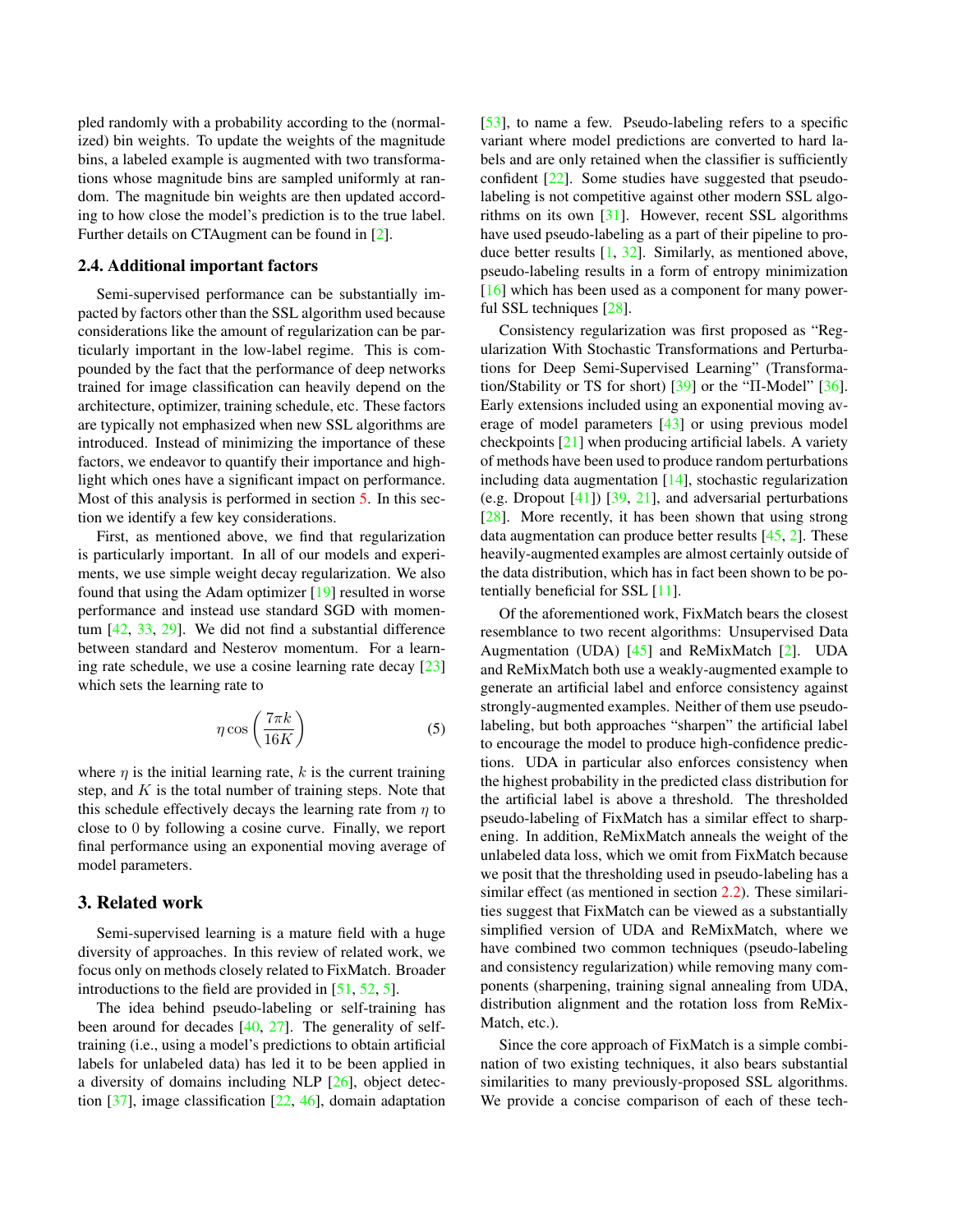<span id="page-4-3"></span><span id="page-4-1"></span>Table 1: Comparison of SSL algorithms which include a form of consistency regularization and which (optionally) apply some form of post-processing to the artificial labels. We only mention those components of the SSL algorithm relevant to producing the artificial labels (for example, Virtual Adversarial Training additionally uses entropy minimization [\[16\]](#page-8-10), MixMatch and ReMixMatch also use MixUp [\[50\]](#page-9-20), UDA includes additional techniques like training signal annealing, etc.).

| <b>Algorithm</b>                  | Artificial label<br>augmentation | <b>Prediction</b><br>augmentation | Artificial label<br>post-processing | <b>Notes</b>                             |
|-----------------------------------|----------------------------------|-----------------------------------|-------------------------------------|------------------------------------------|
| TS $[39]/\Pi$ -Model $[36]$       | Weak                             | Weak                              | None                                |                                          |
| Temporal Ensembling [21]          | Weak                             | Weak                              | None                                | Uses model from earlier in training      |
| Mean Teacher $[43]$               | Weak                             | Weak                              | None                                | Uses an EMA of parameters                |
| Virtual Adversarial Training [28] | None                             | Adversarial                       | None                                |                                          |
| <b>UDA</b> [45]                   | Weak                             | Strong                            | Sharpening                          | Ignores low-confidence artificial labels |
| MixMatch $\lceil 3 \rceil$        | Weak                             | Weak                              | Sharpening                          | Averages multiple artificial labels      |
| ReMixMatch [2]                    | Weak                             | Strong                            | Sharpening                          | Sums losses for multiple predictions     |
| FixMatch                          | Weak                             | Strong                            | Pseudo-labeling                     |                                          |

niques in table [1](#page-4-1) where we list the augmentation used for the artificial label, the model's prediction, and any postprocessing applied to the artificial label. A more thorough empirical comparison of these different algorithms and their constituent approaches is provided in the following section.

#### <span id="page-4-0"></span>4. Experiments

We evaluate the efficacy of FixMatch on several standard SSL image classification benchmarks. Specifically, we perform experiments with varying amounts of labeled data and augmentation strategies on CIFAR-10 [\[20\]](#page-8-19), CIFAR-100 [\[20\]](#page-8-19), SVHN  $[30]$ , STL-10  $[8]$ , and ImageNet  $[12]$ . In many cases, we perform experiments with fewer labels than previously considered since FixMatch shows promise in extremely label-scarce settings. Note that we use an identical set of hyperparameters ( $\lambda_u = 1$ ,  $\eta = 0.03$ ,  $\beta = 0.9$ ,  $\tau = 0.95$ ,  $\mu$  = 7,  $B$  = 64,  $K = 2^{20}$ )<sup>[3](#page-4-2)</sup> across all amounts of labeled examples and all datasets with the exception of ImageNet. A complete list of hyperparameters is reported in the supplementary material. We include an extensive ablation study in section [5](#page-6-0) to tease apart the importance of the different components and hyperparameters of FixMatch, including factors that are not explicitly part of the SSL algorithm such as the optimizer and learning rate.

#### 4.1. CIFAR-10, CIFAR-100, and SVHN

To begin with, we compare FixMatch to various existing methods on the standard CIFAR-10, CIFAR-100, and SVHN benchmarks. As recommended by [\[31\]](#page-9-10), we reimplemented all existing baselines and performed all experiments using the same codebase. In particular, we use the same network architecture (a Wide ResNet-28-2 [\[47\]](#page-9-22) with 1.5M parameters) and training protocol, including the optimizer, learning rate schedule, data preprocessing, across all SSL methods. For baselines, we mainly consider methods

that are similar to FixMatch and/or are state-of-the-art: Π-Model [\[36\]](#page-9-18), Mean Teacher [\[43\]](#page-9-5), Pseudo-Label [\[22\]](#page-8-6), Mix-Match  $[3]$ , UDA  $[45]$ , and ReMixMatch  $[2]$ . With the exception of [\[2\]](#page-8-5), previous work has not considered fewer than 25 labels per class on these benchmarks. We also consider the setting where only 4 labeled images are given for each class for each dataset. As far as we are aware, we are the first to run *any* experiments at 400 labeled examples on CIFAR-100.

We report the performance of all baselines along with FixMatch in table [2.](#page-5-0) We compute the mean and variance of accuracy when training on 5 different "folds" of labeled data. We omit results with 4 labels per class for Π-Model, Mean Teacher, and Pseudo-Labeling since the performance was poor at 250 labels. MixMatch, ReMixMatch, and UDA all perform reasonably well with 40 and 250 labels, but we find that FixMatch substantially outperforms each of these methods while nevertheless being simpler. For example, FixMatch achieves an average error rate of 11.39% on CIFAR-10 with 4 labels per class. As a point of reference, among the methods studied in [\[31\]](#page-9-10) (where the same network architecture was used), the lowest error rate achieved on CIFAR-10 with *400* labels per class was 13.13%. Our results also compare favorably to recent state-of-the-art results achieved by ReMixMatch [\[2\]](#page-8-5), despite the fact that we omit various components such as the self-supervised loss.

Our results are state-of-the-art on all datasets except for CIFAR-100 where ReMixMatch is a bit superior. To understand why ReMixMatch performs better than FixMatch, we experimented with a few variants of FixMatch which copy various components of ReMixMatch into FixMatch. We find that the most important term is Distribution Alignment (DA), which encourages the model to emit all classes with equal probability. Combining FixMatch with DA reaches a 40.14% error rate with 400 labeled examples, which is substantially better than the 44.28% achieved by ReMixMatch.

We find that in most cases the performance of FixMatch

<span id="page-4-2"></span> $3\beta$  refers to a momentum in SGD optimizer. The definition of other hyperparameters are found in section [2.](#page-1-2)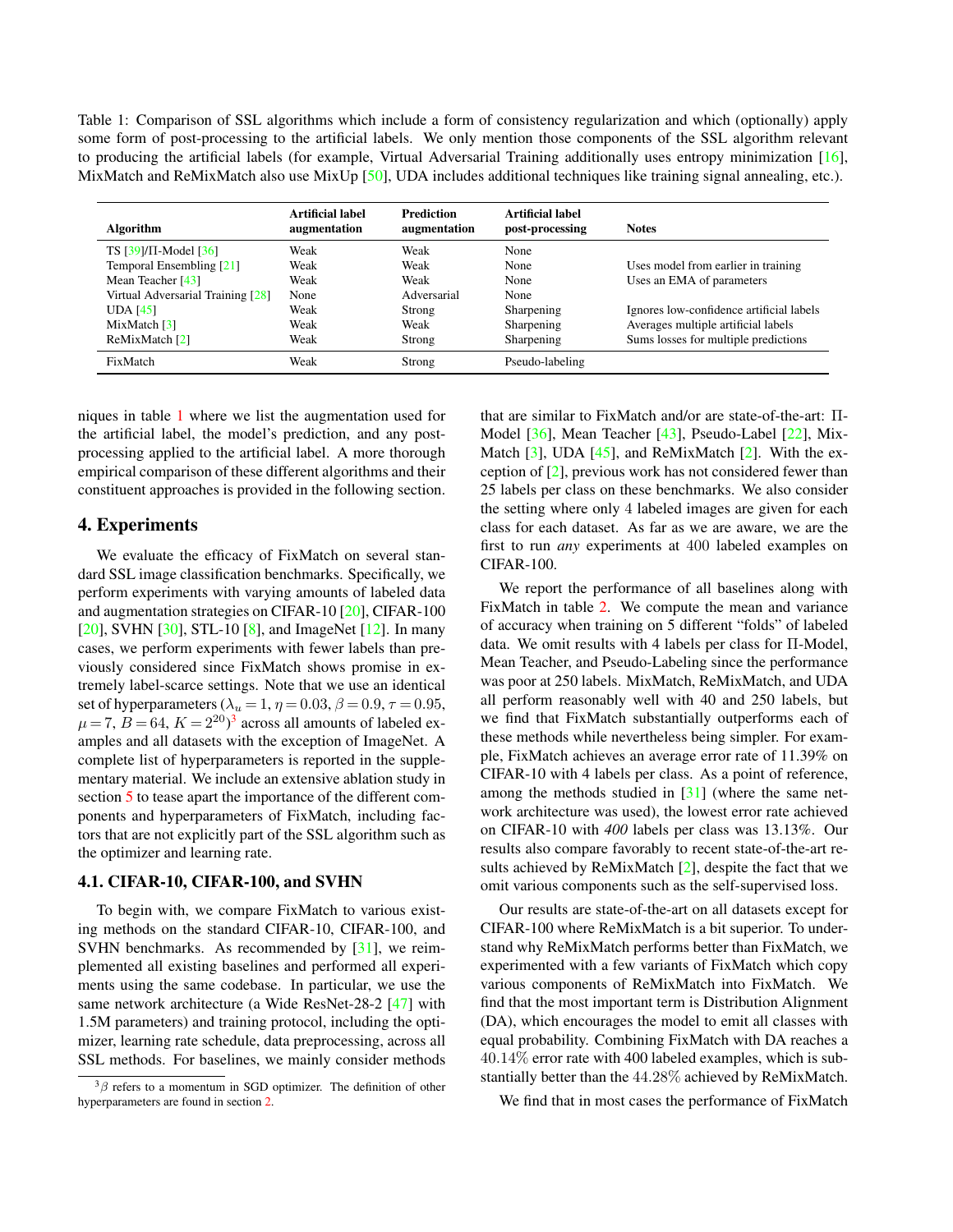<span id="page-5-3"></span><span id="page-5-0"></span>Table 2: Error rates for CIFAR-10, CIFAR-100 and SVHN on 5 different folds. FixMatch (RA) uses RandAugment [\[10\]](#page-8-9) and FixMatch (CTA) uses CTAugment [\[2\]](#page-8-5) for strong-augmentation. All baseline models (Π-Model [\[36\]](#page-9-18), Pseudo-Labeling [\[22\]](#page-8-6), Mean Teacher [\[43\]](#page-9-5), MixMatch [\[3\]](#page-8-4), UDA [\[45\]](#page-9-6), and ReMixMatch [\[2\]](#page-8-5)) are tested using the same codebase.

|                 | $CIFAR-10$               |                  |                  | $CIFAR-100$              |                  |                  | <b>SVHN</b>              |                  |                 |
|-----------------|--------------------------|------------------|------------------|--------------------------|------------------|------------------|--------------------------|------------------|-----------------|
| Method          | 40 labels                | 250 labels       | 4000 labels      | 400 labels               | 2500 labels      | 10000 labels     | 40 labels                | 250 labels       | 1000 labels     |
| $\Pi$ -Model    |                          | $54.26 + 3.97$   | $14.01 \pm 0.38$ | $\overline{\phantom{a}}$ | $57.25 \pm 0.48$ | $37.88 \pm 0.11$ | $\overline{\phantom{a}}$ | $18.96 \pm 1.92$ | $7.54 \pm 0.36$ |
| Pseudo-Labeling | $\overline{\phantom{a}}$ | $49.78 \pm 0.43$ | $16.09 \pm 0.28$ | $\overline{\phantom{a}}$ | $57.38 \pm 0.46$ | $36.21 \pm 0.19$ | ٠                        | $20.21 \pm 1.09$ | $9.94 \pm 0.61$ |
| Mean Teacher    |                          | $32.32 + 2.30$   | $9.19 \pm 0.19$  | $\tilde{\phantom{a}}$    | $53.91 \pm 0.57$ | $35.83 \pm 0.24$ | $\overline{\phantom{a}}$ | $3.57 + 0.11$    | $3.42 + 0.07$   |
| MixMatch        | $47.54 \pm 11.50$        | $11.05 \pm 0.86$ | $6.42 \pm 0.10$  | $67.61 \pm 1.32$         | $39.94 \pm 0.37$ | $28.31 \pm 0.33$ | $42.55 \pm 14.53$        | $3.98 \pm 0.23$  | $3.50 \pm 0.28$ |
| <b>UDA</b>      | $29.05 + 5.93$           | $8.82 \pm 1.08$  | $4.88 \pm 0.18$  | $59.28 + 0.88$           | $33.13 \pm 0.22$ | $24.50 \pm 0.25$ | $52.63 + 20.51$          | $5.69 \pm 2.76$  | $2.46 \pm 0.24$ |
| ReMixMatch      | $19.10 \pm 9.64$         | $5.44 \pm 0.05$  | $4.72 \pm 0.13$  | $44.28 + 2.06$           | $27.43 \pm 0.31$ | $23.03 + 0.56$   | $3.34 \pm 0.20$          | $2.92 \pm 0.48$  | $2.65 \pm 0.08$ |
| FixMatch (RA)   | $13.81 \pm 3.37$         | $5.07 \pm 0.65$  | $4.26 \pm 0.05$  | $48.85 + 1.75$           | $28.29 \pm 0.11$ | $22.60 + 0.12$   | $3.96 \pm 2.17$          | $2.48 \pm 0.38$  | $2.28 \pm 0.11$ |
| FixMatch (CTA)  | $11.39 \pm 3.35$         | $5.07 \pm 0.33$  | $4.31 \pm 0.15$  | $49.95 \pm 3.01$         | $28.64 \pm 0.24$ | $23.18 \pm 0.11$ | $7.65 \pm 7.65$          | $2.64 \pm 0.64$  | $2.36 \pm 0.19$ |

<span id="page-5-2"></span>Table 3: Error rates for STL-10 on 1000-label splits. All baseline models are tested using the same codebase.

| Method                                          | Error rate                                           | Method                               | Error rate                                         |
|-------------------------------------------------|------------------------------------------------------|--------------------------------------|----------------------------------------------------|
| $\Pi$ -Model<br>Pseudo-Labeling<br>Mean Teacher | $26.23 + 0.82$<br>$27.99 \pm 0.80$<br>$21.43 + 2.39$ | MixMatch<br><b>UDA</b><br>ReMixMatch | $10.41 \pm 0.61$<br>$7.66 + 0.56$<br>$5.23 + 0.45$ |
| FixMatch (RA)                                   | $7.98 \pm 1.50$                                      | FixMatch (CTA)                       | $5.17 \pm 0.63$                                    |

using CTAugment and RandAugment is similar, except in the settings where we have 4 labels per class. This may be explained by the fact that these results are particularly highvariance. For example, the variance over 5 different folds for CIFAR-10 with 4 labels per class is 3.35%, which is significantly higher than that with 25 labels per class (0.33%). The error rates are also affected significantly by the random seeds when the number of labeled examples per class is extremely small, as shown in table [4.](#page-5-1)

# 4.2. STL-10

The STL-10 dataset contains 5,000 labeled images of size  $96\times96$  from 10 classes and 100,000 unlabeled images. There exist out-of-distribution images in the unlabeled set, making it a more realistic and challenging test of SSL performance. We test SSL algorithms on five of the predefined folds of 1,000 labeled images each. Following [\[3\]](#page-8-4), we use a WRN-37-2 network (comprising 23.8M parameters). As in table [3,](#page-5-2) FixMatch achieves the state-of-the-art performance of ReMixMatch [\[2\]](#page-8-5) despite being significantly simpler.

#### <span id="page-5-4"></span>4.3. ImageNet

We also evaluate FixMatch on ImageNet to verify that it performs well on a larger and more complex dataset. Following [\[45\]](#page-9-6), we use 10% of the training data as labeled examples and treat the rest as unlabeled samples. We also use a ResNet-50 network architecture and RandAugment [\[10\]](#page-8-9) as strong augmentation for this experiment. We include additional implementation details in appendix [C.](#page-11-1) FixMatch

<span id="page-5-1"></span>Table 4: Error rates of FixMatch (CTA) on a single 40-label split of CIFAR-10 and SVHN with different random seeds.

| <b>Dataset</b>            | Runs (ordered by accuracy) |             |              |               |               |  |  |
|---------------------------|----------------------------|-------------|--------------|---------------|---------------|--|--|
|                           |                            |             |              |               |               |  |  |
| $CIFAR-10$<br><b>SVHN</b> | 5.46<br>2.40               | 6.17<br>247 | 9.37<br>6.24 | 10.85<br>6.32 | 13.32<br>6.38 |  |  |

achieves a top-1 error rate of  $28.54\pm0.52\%$ , which is  $2.68\%$ better than UDA [\[45\]](#page-9-6). Our top-5 error rate is  $10.87 \pm 0.28\%$ . While  $S<sup>4</sup>L$  [\[48\]](#page-9-23) holds state-of-the-art on semi-supervised ImageNet with a 26.79% error rate, it leverages 2 additional training phases (pseudo-label re-training and supervised fine-tuning) to significantly lower the error rate from  $30.27\%$  after the first phase. FixMatch outperforms  $S<sup>4</sup>L$ after their first phase, and it is possible that a similar performance gain could be achieved by incorporating these techniques into FixMatch.

#### 4.4. Barely Supervised Learning

To test the limits of our proposed approach, we applied FixMatch to CIFAR-10 with only one example per class. We conduct two sets of experiments.

First, we create four datasets by randomly selecting one example per class. We train on each dataset four times and reach between 48.58% and 85.32% test accuracy with a median of 64.28%. The inter-dataset variance is much lower, however; for example, the four models trained on the first dataset all reach between 61% and 67% accuracy, and the second dataset reaches between 68% and 75%.

We hypothesize that this variability is caused by the quality of the labeled examples in a given dataset and that selecting low-quality examples might make it more difficult for the model to learn some particular class effectively. To test this, we construct eight new training datasets with examples ranging in "prototypicality" (i.e., representative of the underlying class). Specifically, we take the ordering of the CIFAR-10 training set from [\[4\]](#page-8-22) that sorts examples from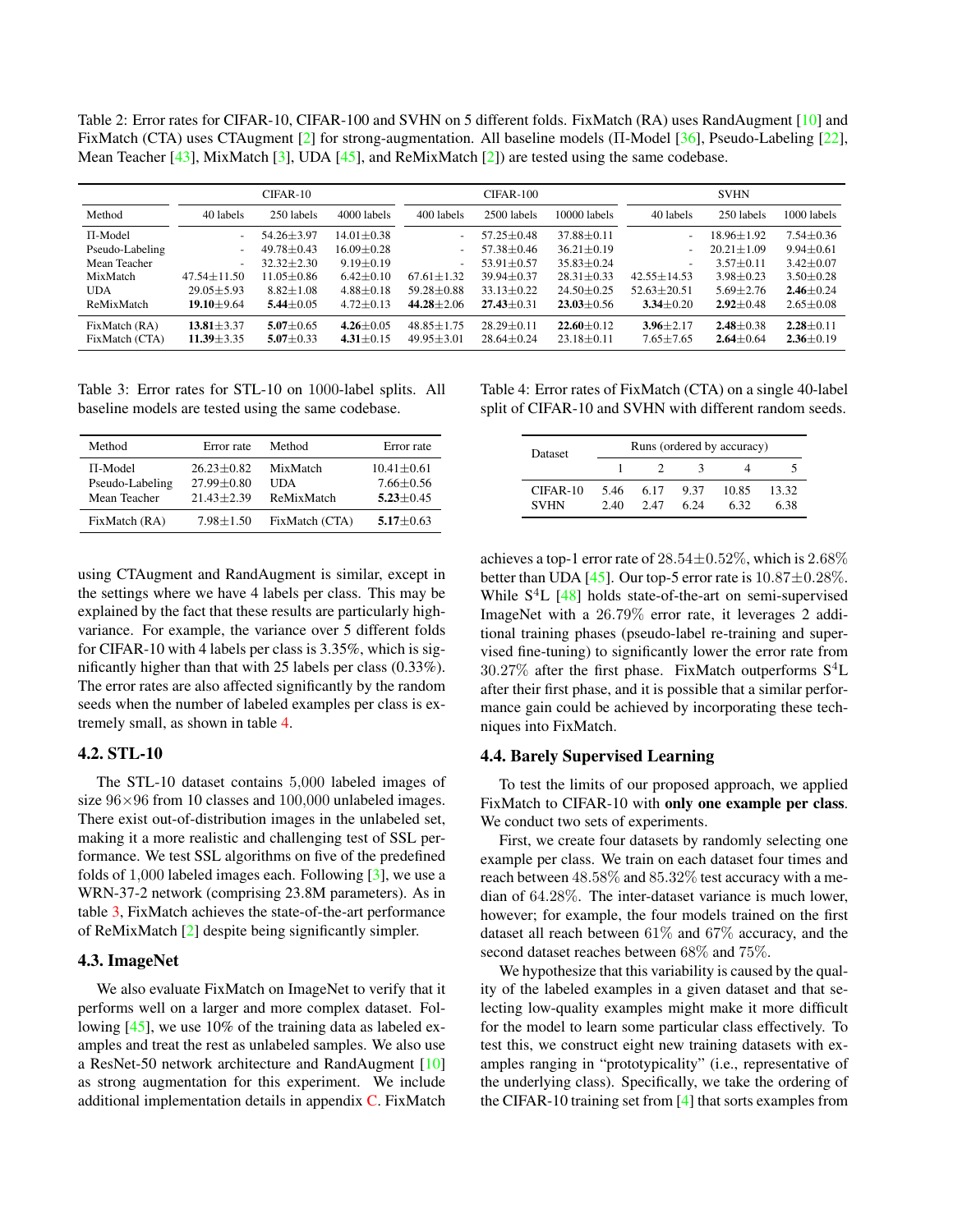<span id="page-6-4"></span><span id="page-6-1"></span>

Figure 2: FixMatch reaches 78% CIFAR-10 accuracy on this labeled training set—just 1 image per class (10 total).

those that are most representative to those that are least. This example ordering was determined after training many CIFAR-10 models with all labeled data. We thus do not envision this as a practical method for actually choosing examples for use in SSL, but rather to experimentally verify that examples that are more representative are better suited for low-label training. We divide this ordering evenly into eight buckets (so all of the most representative examples are in the first bucket, and all of the outliers in the last). We then create eight labeled training sets by randomly selecting one labeled example of each class from the same bucket.

Using the same hyperparameters, the model trained only on the most prototypical examples reaches a median of 78% accuracy (with a maximum of 84% accuracy); training on the middle of the distribution reaches 65% accuracy; and training on only the outliers fails to converge completely, with  $10\%$  accuracy. Figure [2](#page-6-1) shows the full labeled training dataset for the split where FixMatch achieved a median accuracy of 78%. Further analysis is presented in Appendix [B.3.](#page-10-0)

<span id="page-6-3"></span>Table 5: Ablation study on optimizers. Error rates are reported on a single 250-label split from CIFAR-10.

| Optimizer | Hyperparameters | Error          |                   |      |
|-----------|-----------------|----------------|-------------------|------|
| SGD       | $\eta = 0.03$   | $\beta = 0.90$ | <b>Nesterov</b>   | 4.84 |
| SGD       | $n = 0.03$      | $\beta = 0.90$ |                   | 4.86 |
| SGD       | $n = 0.20$      | $\beta = 0.0$  | <b>Nesterov</b>   | 5.19 |
| Adam      | $n = 0.0003$    | $\beta_1=0.9$  | $\beta_2 = 0.999$ | 5.37 |

Table 6: Ablation study on learning rate decay schedules. Error rates are reported on a single 250-label split from CIFAR-10.

| Decay Schedule                                                 | Error                |
|----------------------------------------------------------------|----------------------|
| Cosine (FixMatch)                                              | 4.84                 |
| Linear Decay (end 0.01)<br>Linear Decay (end 0.02)<br>No Decay | 4.95<br>5.55<br>5.70 |

# <span id="page-6-0"></span>5. Ablation Study

Since FixMatch comprises a simple combination of two existing techniques, we perform an extensive ablation study to better understand why it is able to obtain state-of-the-art

<span id="page-6-2"></span>Table 7: Ablation study on CutOut [\[13\]](#page-8-8). Error rates are reported on a single 250-label split from CIFAR-10.

| Ablation | FixMatch | Only CutOut | No CutOut |
|----------|----------|-------------|-----------|
| Error    | 4.84     | 6.15        | 6.15      |

results. Recall that we report the mean and the standard deviation over 5 folds for each experimental protocol as our main results in table [2](#page-5-0) and table [3.](#page-5-2) Due to the number of experiments in our ablation study, however, we focus on studying with a single 250 label split from CIFAR-10 and only report results using CTAugment. Note that FixMatch with default parameters achieves 4.84% error rate on this particular split. We present complete results in the supplementary material.

## <span id="page-6-5"></span>5.1. Sharpening and Thresholding

A "soft" version of pseudo-labeling can be designed by sharpening the predicted distribution instead of using onehot labels. This formulation appears in UDA and is of general interest since other methods such as MixMatch and ReMixMatch also make use of sharpening (albeit without thresholding). Using sharpening instead of an arg max introduces a hyper-parameter: the temperature  $T$  [\[2,](#page-8-5) [45\]](#page-9-6).

We study the interactions between the temperature  $T$  and the confidence threshold  $\tau$ . Note that pseudo-labeling in FixMatch is recovered as  $T \to 0$ . The results are presented in fig. [3b](#page-7-1) and fig. [3c.](#page-7-1) The threshold value of 0.95 shows the lowest error rate, though increasing it to 0.97 or 0.99 did not hurt the performance. On the other hand, accuracy drops by more than 1.5% when using a small threshold value. Sharpening, on the other hand, did not show a significant difference in performance when a confidence threshold is used. In summary, we observe that swapping pseudo-labeling for sharpening and thresholding would introduce a new hyperparameter while achieving no better performance.

#### 5.2. Augmentation Strategy

We conduct an ablation study on different strong data augmentation policies as data augmentation plays a key role in FixMatch. Specifically, we chose RandAugment [\[10\]](#page-8-9) and CTAugment [\[2\]](#page-8-5), which have been used for state-of-the-art SSL algorithms such as UDA [\[45\]](#page-9-6) and ReMixMatch [\[3\]](#page-8-4) respectively. On CIFAR-10, CIFAR-100, and SVHN we observed highly comparable results between the two policies (table [2\)](#page-5-0), whereas in table [3,](#page-5-2) we observe a significant gain by using CTAugment.

As mentioned in [2.3,](#page-2-0) CutOut [\[13\]](#page-8-8) is used by default after strong augmentation in both RandAugment and CTAugment. We therefore measure the effect of CutOut in table [7.](#page-6-2) We find that both CutOut and CTAugment are required to obtain the best performance; removing either results in a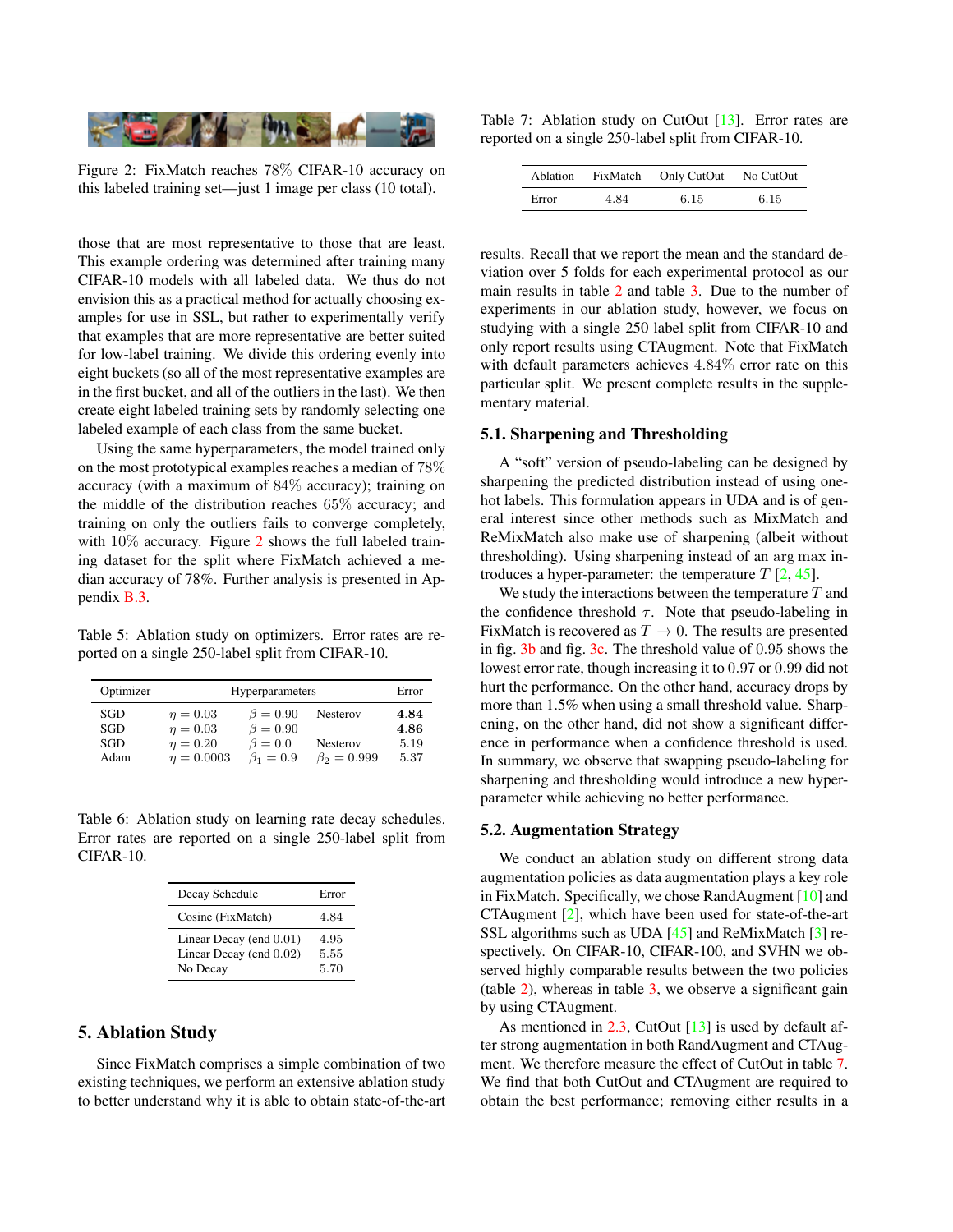<span id="page-7-2"></span><span id="page-7-1"></span>

Figure 3: Plots of various ablation studies on FixMatch. [\(a\)](#page-7-1) Varying the ratio of unlabeled data  $(\mu)$  with different learning rate  $(\eta)$  scaling strategies. [\(b\)](#page-7-1) Varying the confidence threshold for pseudo-labels. [\(c\)](#page-7-1) Measuring the effect of "sharpening" the predicted label distribution while varying the confidence threshold  $(\tau)$ . [\(d\)](#page-7-1) Varying the loss coefficient for weight decay. We include the error rate of FixMatch with the default hyperparameter setting in red dotted line for each plot.

comparable increase in error rate.

We also study different combinations of weak and strong augmentations for pseudo-label generation and prediction (i.e., the upper and lower paths in fig. [1\)](#page-1-0). When we replaced the weak augmentation for label guessing with strong augmentation, we found that the model diverged early in training. This suggests that the pseudo-label needs to be generated using weakly augmented data. Using weak augmentation in place of strong augmentation to generate the model's prediction for training peaked at 45% accuracy but was not stable and progressively collapsed to 12%, suggesting the importance of strong data augmentation for model prediction at training. This observation is well-aligned with those from supervised learning [\[9\]](#page-8-12).

#### <span id="page-7-3"></span>5.3. Ratio of Unlabeled Data

In fig. [3a](#page-7-1) we plot the error rates of FixMatch with different ratios of unlabeled data  $(\mu)$ . We observe a significant decrease in error rates by using a large amount of unlabeled data, which is consistent with the finding in UDA [\[45\]](#page-9-6). In addition, scaling the learning rate  $\eta$  linearly with the batch size (a technique for large-batch supervised training  $[15]$ ) was effective for FixMatch, especially when  $\mu$  is small.

#### <span id="page-7-4"></span>5.4. Optimizer and Learning Rate Schedule

While the study of different optimizers and their hyperparameters is seldom done in previous SSL works, we found that they can have a strong effect on performance. As shown in table [5,](#page-6-3) SGD with momentum of 0.9 works the best. Without momentum, the best error rate we could reach is 5.19%, compared to 4.84 with momentum. We found that the Nesterov variant of momentum  $[42]$  is not required for achieving an error below 5%. For Adam [\[19\]](#page-8-13), none of the combinations of parameters for  $\eta$ ,  $\beta_1$ ,  $\beta_2$  that we explored appeared competitive with momentum. We refer table [9](#page-10-1) in the supplementary material for more details.

It is a popular choice in recent works [\[23\]](#page-8-14) to use a cosine learning rate decay. In our experiments, a linear learning rate decay performed nearly as well. Note that, as for the cosine learning rate decay, picking a proper decaying rate is important. Finally, using no decay results in worse accuracy (a 0.86% degradation).

# <span id="page-7-5"></span>5.5. Weight Decay

We find that tuning the weight decay is exceptionally important for low-label regimes: choosing a value that is just one order of magnitude larger or smaller than optimal can cost ten percentage points or more, as shown in fig. [3d.](#page-7-1)

# <span id="page-7-0"></span>6. Conclusion

There has been rapid recent progress in semi-supervised learning. Unfortunately, much of this progress comes at the cost of increasingly complicated learning algorithms with sophisticated loss terms and numerous difficult-totune hyper-parameters. We introduce FixMatch, a simpler semi-supervised learning algorithm that achieves state-ofthe-art results across many datasets. We also show how Fix-Match can begin to bridge the gap between low-label semisupervised learning and few-shot learning—or even clustering: we obtain surprisingly-high accuracy with just one label per class. Using only standard cross-entropy losses on both labeled and unlabeled data, FixMatch's training objective can be written in just a few lines of code.

Because of this simplicity, we are able to investigate nearly all aspects of the algorithm to understand why it works. We find that to obtain strong results, especially in the limited-label regime, certain design choices are often underemphasized – most importantly, weight decay and the choice of optimizer. The importance of these factors means that even when controlling for model architecture as is recommended in [\[31\]](#page-9-10), the same technique can not always be directly compared across different implementations.

On the whole, we believe that the existence of such simple but performant semi-supervised machine learning algorithms will help to allow machine learning to be deployed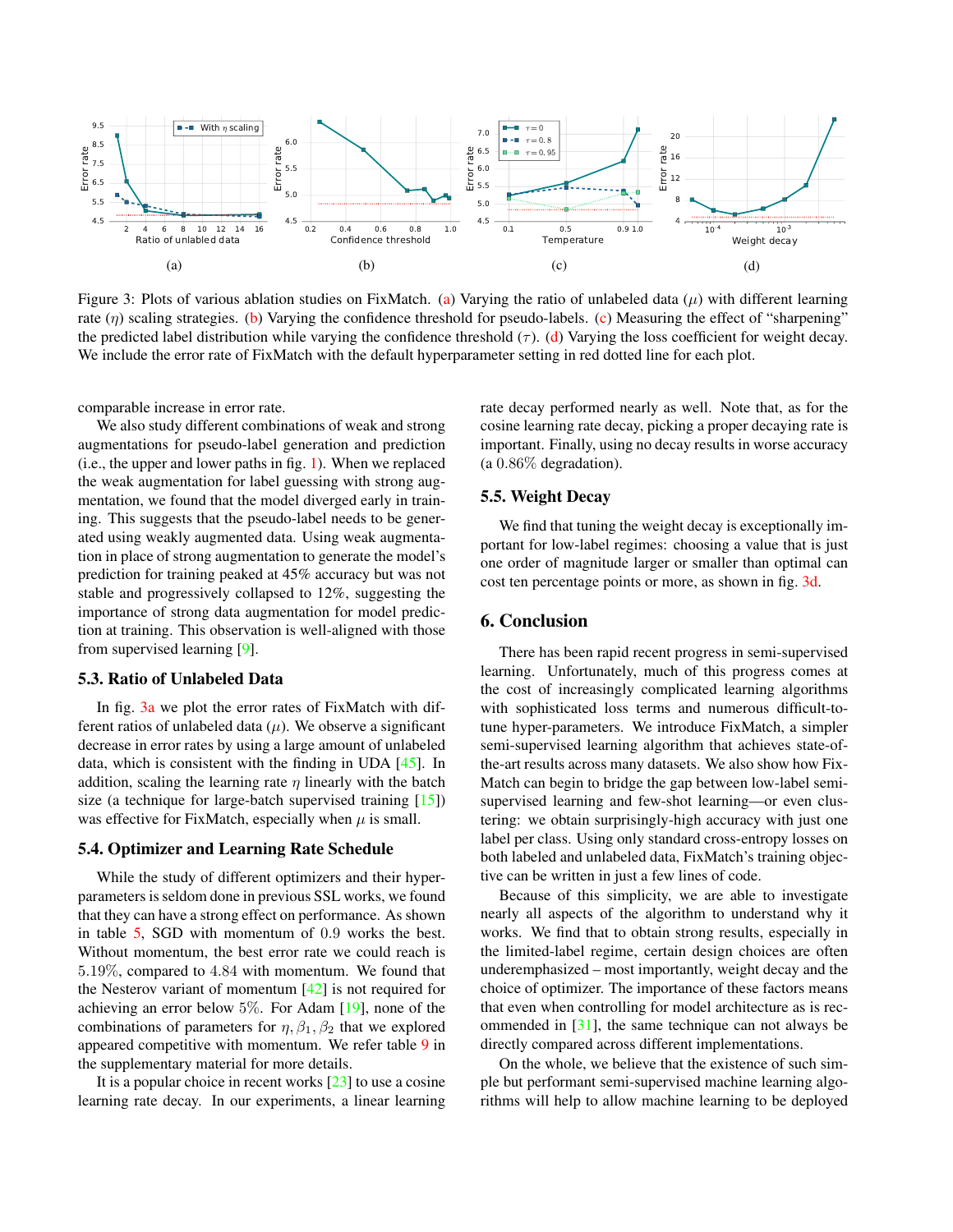in increasingly many practical domains where labels are expensive or difficult to obtain.

Acknowledgment We thank Qizhe Xie, Avital Oliver and Sercan Arik for their feedback on this paper.

#### References

- <span id="page-8-17"></span>[1] Eric Arazo, Diego Ortego, Paul Albert, Noel E. O'Connor, and Kevin McGuinness. Pseudo-labeling and confirmation bias in deep semi-supervised learning. *arXiv preprint arXiv:1908.02983*, 2019. [4](#page-3-1)
- <span id="page-8-5"></span>[2] David Berthelot, Nicholas Carlini, Ekin D. Cubuk, Alex Kurakin, Kihyuk Sohn, Han Zhang, and Colin Raffel. Remixmatch: Semi-supervised learning with distribution matching and augmentation anchoring. In *Eighth International Conference on Learning Representations*, 2020. [1,](#page-0-0) [2,](#page-1-3) [3,](#page-2-6) [4,](#page-3-1) [5,](#page-4-3) [6,](#page-5-3) [7,](#page-6-4) [13,](#page-12-0) [14](#page-13-0)
- <span id="page-8-4"></span>[3] David Berthelot, Nicholas Carlini, Ian Goodfellow, Nicolas Papernot, Avital Oliver, and Colin A Raffel. Mixmatch: A holistic approach to semi-supervised learning. In *Advances in Neural Information Processing Systems 32*. 2019. [1,](#page-0-0) [2,](#page-1-3) [3,](#page-2-6) [5,](#page-4-3) [6,](#page-5-3) [7](#page-6-4)
- <span id="page-8-22"></span>[4] Nicholas Carlini, Úlfar Erlingsson, and Nicolas Papernot. Distribution density, tails, and outliers in machine learning: Metrics and applications. *arXiv preprint arXiv:1910.13427*, 2019. [7,](#page-6-4) [11](#page-10-2)
- <span id="page-8-15"></span>[5] Olivier Chapelle, Bernhard Scholkopf, and Alexander Zien. *Semi-Supervised Learning*. MIT Press, 2006. [4](#page-3-1)
- <span id="page-8-25"></span>[6] Jinghui Chen and Quanquan Gu. Closing the generalization gap of adaptive gradient methods in training deep neural networks. *arXiv preprint arXiv:1806.06763*, 2018. [11](#page-10-2)
- <span id="page-8-26"></span>[7] Dami Choi, Christopher J Shallue, Zachary Nado, Jaehoon Lee, Chris J Maddison, and George E Dahl. On empirical comparisons of optimizers for deep learning. *arXiv preprint arXiv:1910.05446*, 2019. [11](#page-10-2)
- <span id="page-8-20"></span>[8] Adam Coates, Andrew Ng, and Honglak Lee. An analysis of single-layer networks in unsupervised feature learning. In *Proceedings of the Fourteenth International Conference on Artificial Intelligence and Statistics*, 2011. [5](#page-4-3)
- <span id="page-8-12"></span>[9] Ekin D. Cubuk, Barret Zoph, Dandelion Mane, Vijay Vasudevan, and Quoc V. Le. Autoaugment: Learning augmentation strategies from data. In *The IEEE Conference on Computer Vision and Pattern Recognition (CVPR)*, June 2019. [3,](#page-2-6) [8](#page-7-2)
- <span id="page-8-9"></span>[10] Ekin D. Cubuk, Barret Zoph, Jonathon Shlens, and Quoc V. Le. Randaugment: Practical automated data augmentation with a reduced search space. *arXiv preprint arXiv:1909.13719*, 2019. [1,](#page-0-0) [3,](#page-2-6) [6,](#page-5-3) [7,](#page-6-4) [12,](#page-11-2) [13,](#page-12-0) [14](#page-13-0)
- <span id="page-8-18"></span>[11] Zihang Dai, Zhilin Yang, Fan Yang, William W. Cohen, and Ruslan R. Salakhutdinov. Good semi-supervised learning that requires a bad GAN. In *Advances in Neural Information Processing Systems*, 2017. [4](#page-3-1)
- <span id="page-8-21"></span>[12] Jia Deng, Wei Dong, Richard Socher, Li-Jia Li, Kai Li, and Li Fei-Fei. ImageNet: A large-scale hierarchical image database. In *IEEE Conference on Computer Vision and Pattern Recognition*, 2009. [5](#page-4-3)
- <span id="page-8-8"></span>[13] Terrance DeVries and Graham W Taylor. Improved regularization of convolutional neural networks with cutout. *arXiv preprint arXiv:1708.04552*, 2017. [1,](#page-0-0) [3,](#page-2-6) [7](#page-6-4)
- <span id="page-8-11"></span>[14] Geoffrey French, Michal Mackiewicz, and Mark Fisher. Self-ensembling for visual domain adaptation. In *Sixth International Conference on Learning Representations*, 2018. [3,](#page-2-6) [4](#page-3-1)
- <span id="page-8-23"></span>[15] Priya Goyal, Piotr Dollár, Ross Girshick, Pieter Noordhuis, Lukasz Wesolowski, Aapo Kyrola, Andrew Tulloch, Yangqing Jia, and Kaiming He. Accurate, large minibatch sgd: Training imagenet in 1 hour. *arXiv preprint arXiv:1706.02677*, 2017. [8](#page-7-2)
- <span id="page-8-10"></span>[16] Yves Grandvalet and Yoshua Bengio. Semi-supervised learning by entropy minimization. In *Advances in neural information processing systems*, 2005. [3,](#page-2-6) [4,](#page-3-1) [5](#page-4-3)
- <span id="page-8-1"></span>[17] Joel Hestness, Sharan Narang, Newsha Ardalani, Gregory Diamos, Heewoo Jun, Hassan Kianinejad, Md. Mostofa Ali Patwary, Yang Yang, and Yanqi Zhou. Deep learning scaling is predictable, empirically. *arXiv preprint arXiv:1712.00409*, 2017. [1](#page-0-0)
- <span id="page-8-2"></span>[18] Rafal Jozefowicz, Oriol Vinyals, Mike Schuster, Noam Shazeer, and Yonghui Wu. Exploring the limits of language modeling. *arXiv preprint arXiv:1602.02410*, 2016. [1](#page-0-0)
- <span id="page-8-13"></span>[19] Diederik P Kingma and Jimmy Ba. Adam: A method for stochastic optimization. In *Third International Conference on Learning Representations*, 2015. [4,](#page-3-1) [8](#page-7-2)
- <span id="page-8-19"></span>[20] Alex Krizhevsky. Learning multiple layers of features from tiny images. Technical report, University of Toronto, 2009. [5](#page-4-3)
- <span id="page-8-3"></span>[21] Samuli Laine and Timo Aila. Temporal ensembling for semisupervised learning. In *Fifth International Conference on Learning Representations*, 2017. [1,](#page-0-0) [2,](#page-1-3) [3,](#page-2-6) [4,](#page-3-1) [5](#page-4-3)
- <span id="page-8-6"></span>[22] Dong-Hyun Lee. Pseudo-label: The simple and efficient semi-supervised learning method for deep neural networks. In *ICML Workshop on Challenges in Representation Learning*, 2013. [1,](#page-0-0) [3,](#page-2-6) [4,](#page-3-1) [5,](#page-4-3) [6](#page-5-3)
- <span id="page-8-14"></span>[23] Ilya Loshchilov and Frank Hutter. SGDR: Stochastic gradient descent with warm restarts. In *Fifth International Conference on Learning Representations*, 2017. [4,](#page-3-1) [8](#page-7-2)
- <span id="page-8-24"></span>[24] Ilya Loshchilov and Frank Hutter. Decoupled weight decay regularization. In *Sixth International Conference on Learning Representations*, 2018. [11](#page-10-2)
- <span id="page-8-0"></span>[25] Dhruv Mahajan, Ross Girshick, Vignesh Ramanathan, Kaiming He, Manohar Paluri, Yixuan Li, Ashwin Bharambe, and Laurens van der Maaten. Exploring the limits of weakly supervised pretraining. In *Proceedings of the European Conference on Computer Vision (ECCV)*, 2018. [1](#page-0-0)
- <span id="page-8-16"></span>[26] David McClosky, Eugene Charniak, and Mark Johnson. Effective self-training for parsing. In *Proceedings of the main conference on human language technology conference of the North American Chapter of the Association of Computational Linguistics*. Association for Computational Linguistics, 2006. [4](#page-3-1)
- <span id="page-8-7"></span>[27] Geoffrey J. McLachlan. Iterative reclassification procedure for constructing an asymptotically optimal rule of allocation in discriminant analysis. *Journal of the American Statistical Association*, 70(350):365–369, 1975. [1,](#page-0-0) [3,](#page-2-6) [4](#page-3-1)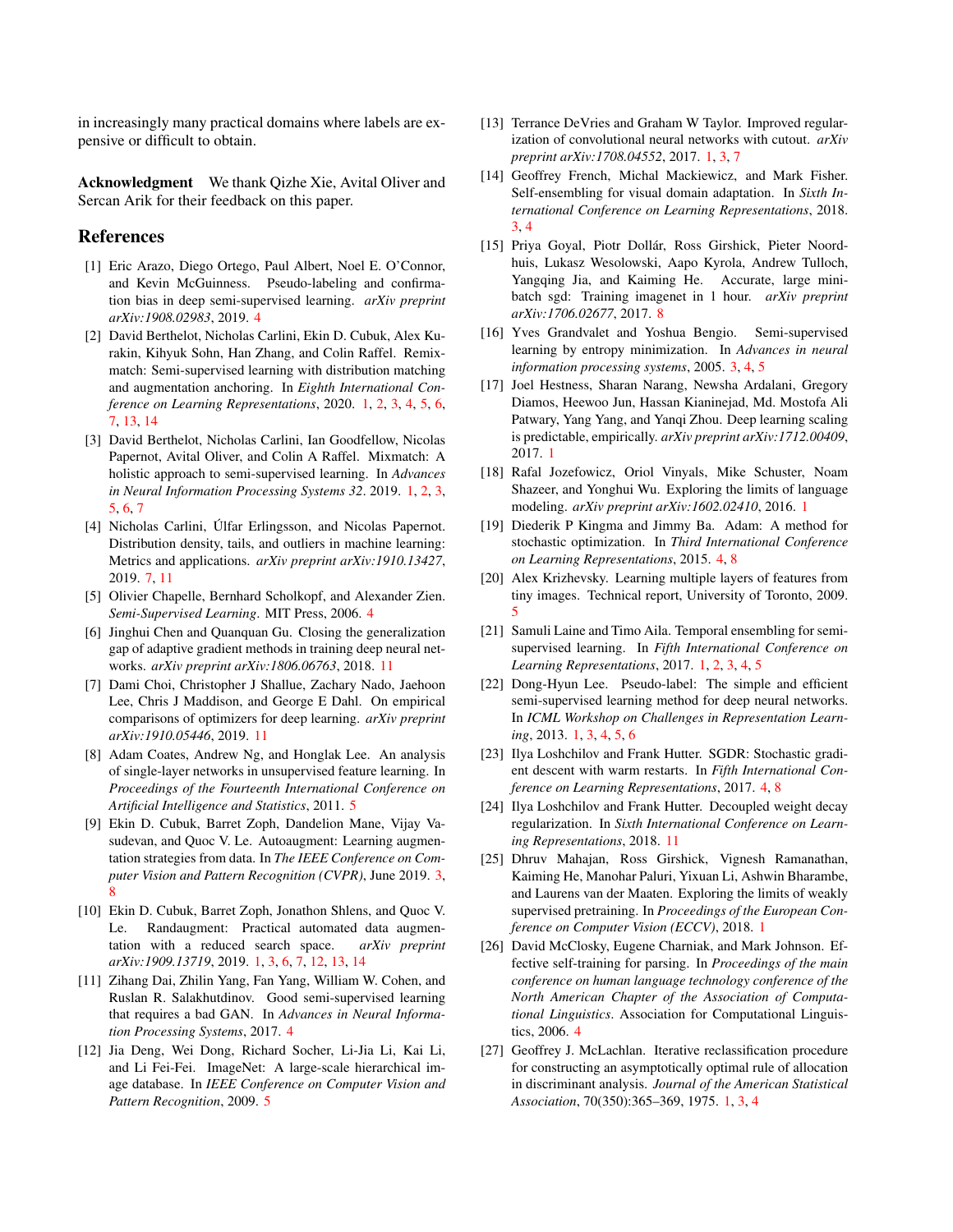- <span id="page-9-3"></span>[28] Takeru Miyato, Shin-ichi Maeda, Shin Ishii, and Masanori Koyama. Virtual adversarial training: a regularization method for supervised and semi-supervised learning. *IEEE transactions on pattern analysis and machine intelligence*, 2018. [1,](#page-0-0) [2,](#page-1-3) [4,](#page-3-1) [5](#page-4-3)
- <span id="page-9-13"></span>[29] Yurii Evgen'evich Nesterov. A method of solving a convex programming problem with convergence rate o(kˆ2). *Doklady Akademii Nauk*, 269(3), 1983. [4](#page-3-1)
- <span id="page-9-21"></span>[30] Yuval Netzer, Tao Wang, Adam Coates, Alessandro Bissacco, Bo Wu, and Andrew Y. Ng. Reading digits in natural images with unsupervised feature learning. In *NIPS Workshop on Deep Learning and Unsupervised Feature Learning*, 2011. [5](#page-4-3)
- <span id="page-9-10"></span>[31] Avital Oliver, Augustus Odena, Colin A Raffel, Ekin Dogus Cubuk, and Ian Goodfellow. Realistic evaluation of deep semi-supervised learning algorithms. In *Advances in Neural Information Processing Systems*, pages 3235–3246, 2018. [2,](#page-1-3) [3,](#page-2-6) [4,](#page-3-1) [5,](#page-4-3) [8](#page-7-2)
- <span id="page-9-17"></span>[32] Hieu Pham and Quoc V Le. Semi-supervised learning by coaching. *Submitted to the 8th International Conference on Learning Representations*, 2019. [https://](https://openreview.net/forum?id=rJe04p4YDB) [openreview.net/forum?id=rJe04p4YDB](https://openreview.net/forum?id=rJe04p4YDB). [4](#page-3-1)
- <span id="page-9-12"></span>[33] Boris T Polyak. Some methods of speeding up the convergence of iteration methods. *USSR Computational Mathematics and Mathematical Physics*, 4(5), 1964. [4](#page-3-1)
- <span id="page-9-2"></span>[34] Alec Radford, Jeffrey Wu, Rewon Child, David Luan, Dario Amodei, and Ilya Sutskever. Language models are unsupervised multitask learners, 2019. [1](#page-0-0)
- <span id="page-9-0"></span>[35] Colin Raffel, Noam Shazeer, Adam Roberts, Katherine Lee, Sharan Narang, Michael Matena, Yanqi Zhou, Wei Li, and Peter J. Liu. Exploring the limits of transfer learning with a unified text-to-text transformer. *arXiv preprint arXiv:1910.10683*, 2019. [1](#page-0-0)
- <span id="page-9-18"></span>[36] Antti Rasmus, Mathias Berglund, Mikko Honkala, Harri Valpola, and Tapani Raiko. Semi-supervised learning with ladder networks. In *Advances in Neural Information Processing Systems*, 2015. [4,](#page-3-1) [5,](#page-4-3) [6](#page-5-3)
- <span id="page-9-8"></span>[37] Chuck Rosenberg, Martial Hebert, and Henry Schneiderman. Semi-supervised self-training of object detection models. In *Proceedings of the Seventh IEEE Workshops on Application of Computer Vision*, 2005. [1,](#page-0-0) [4](#page-3-1)
- <span id="page-9-7"></span>[38] Mehdi Sajjadi, Mehran Javanmardi, and Tolga Tasdizen. Mutual exclusivity loss for semi-supervised deep learning. In *IEEE International Conference on Image Processing*, 2016. [1,](#page-0-0) [3](#page-2-6)
- <span id="page-9-4"></span>[39] Mehdi Sajjadi, Mehran Javanmardi, and Tolga Tasdizen. Regularization with stochastic transformations and perturbations for deep semi-supervised learning. In *Advances in Neural Information Processing Systems*, 2016. [1,](#page-0-0) [2,](#page-1-3) [4,](#page-3-1) [5](#page-4-3)
- <span id="page-9-9"></span>[40] H Scudder. Probability of error of some adaptive patternrecognition machines. *IEEE Transactions on Information Theory*, 11(3), 1965. [1,](#page-0-0) [3,](#page-2-6) [4](#page-3-1)
- <span id="page-9-19"></span>[41] Nitish Srivastava, Geoffrey Hinton, Alex Krizhevsky, Ilya Sutskever, and Ruslan Salakhutdinov. Dropout: a simple way to prevent neural networks from overfitting. *The journal of machine learning research*, 15(1), 2014. [4](#page-3-1)
- <span id="page-9-11"></span>[42] Ilya Sutskever, James Martens, George Dahl, and Geoffrey Hinton. On the importance of initialization and momentum

in deep learning. In *International conference on machine learning*, 2013. [4,](#page-3-1) [8](#page-7-2)

- <span id="page-9-5"></span>[43] Antti Tarvainen and Harri Valpola. Mean teachers are better role models: Weight-averaged consistency targets improve semi-supervised deep learning results. In *Advances in neural information processing systems*, 2017. [1,](#page-0-0) [2,](#page-1-3) [3,](#page-2-6) [4,](#page-3-1) [5,](#page-4-3) [6](#page-5-3)
- <span id="page-9-24"></span>[44] Ashia C Wilson, Rebecca Roelofs, Mitchell Stern, Nati Srebro, and Benjamin Recht. The marginal value of adaptive gradient methods in machine learning. In *Advances in Neural Information Processing Systems*, pages 4148–4158, 2017. [11](#page-10-2)
- <span id="page-9-6"></span>[45] Qizhe Xie, Zihang Dai, Eduard Hovy, Minh-Thang Luong, and Quoc V. Le. Unsupervised data augmentation for consistency training. *arXiv preprint arXiv:1904.12848*, 2019. [1,](#page-0-0) [2,](#page-1-3) [3,](#page-2-6) [4,](#page-3-1) [5,](#page-4-3) [6,](#page-5-3) [7,](#page-6-4) [8](#page-7-2)
- <span id="page-9-1"></span>[46] Qizhe Xie, Eduard Hovy, Minh-Thang Luong, and Quoc V. Le. Self-training with noisy student improves ImageNet classification. *arXiv preprint arXiv:1911.04252*, 2019. [1,](#page-0-0) [4](#page-3-1)
- <span id="page-9-22"></span>[47] Sergey Zagoruyko and Nikos Komodakis. Wide residual networks. In *Proceedings of the British Machine Vision Conference (BMVC)*, 2016. [5](#page-4-3)
- <span id="page-9-23"></span>[48] Xiaohua Zhai, Avital Oliver, Alexander Kolesnikov, and Lucas Beyer. S4l: Self-supervised semi-supervised learning. In *The IEEE International Conference on Computer Vision (ICCV)*, October 2019. [6](#page-5-3)
- <span id="page-9-25"></span>[49] Guodong Zhang, Chaoqi Wang, Bowen Xu, and Roger Grosse. Three mechanisms of weight decay regularization. *arXiv preprint arXiv:1810.12281*, 2018. [11](#page-10-2)
- <span id="page-9-20"></span>[50] Hongyi Zhang, Moustapha Cisse, Yann N. Dauphin, and David Lopez-Paz. MixUp: Beyond empirical risk minimization. *arXiv preprint arXiv:1710.09412*, 2017. [5](#page-4-3)
- <span id="page-9-14"></span>[51] Xiaojin Zhu. Semi-supervised learning literature survey. Technical Report TR 1530, Computer Sciences, University of Wisconsin – Madison, 2008. [4](#page-3-1)
- <span id="page-9-15"></span>[52] Xiaojin Zhu and Andrew B Goldberg. Introduction to semisupervised learning. *Synthesis lectures on artificial intelligence and machine learning*, 3(1), 2009. [4](#page-3-1)
- <span id="page-9-16"></span>[53] Yang Zou, Zhiding Yu, BVK Vijaya Kumar, and Jinsong Wang. Unsupervised domain adaptation for semantic segmentation via class-balanced self-training. In *Proceedings of the European Conference on Computer Vision (ECCV)*, pages 289–305, 2018. [4](#page-3-1)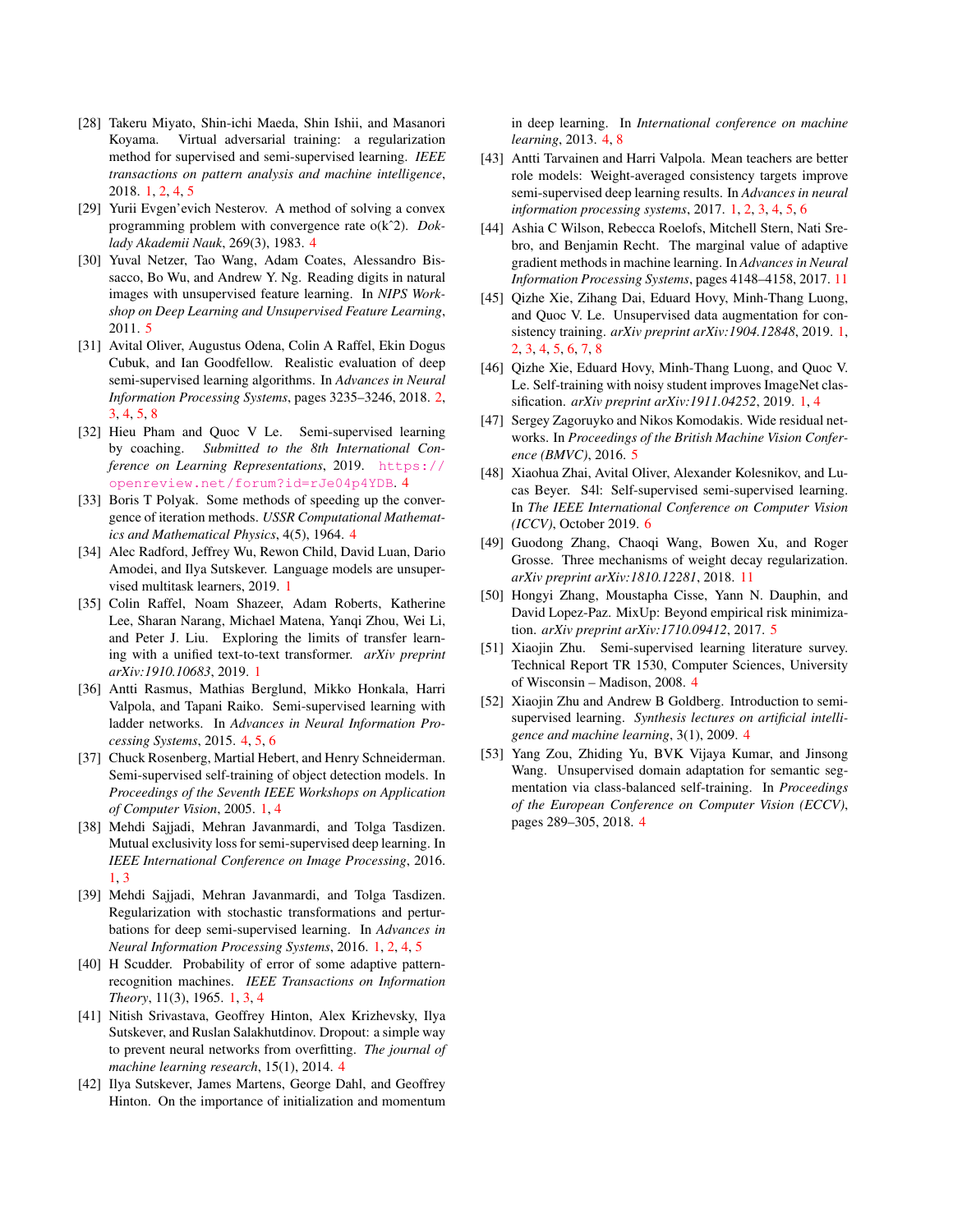# <span id="page-10-2"></span>A. Algorithm

We present the complete algorithm for FixMatch in algorithm [1.](#page-11-0)

# B. Comprehensive Experimental Results

# B.1. Hyperparameters

As mentioned in section [4,](#page-4-0) we used almost identical hyperparameters of FixMatch on CIFAR-10, CIFAR-100, SVHN and STL-10. Note that we used similar network architectures for these datasets, except that more convolution filters were used for CIFAR-100 to handle larger label space and more convolutions were used for STL-10 to deal with larger input image size. Here, we provide a complete list of hyperparameters in table [8.](#page-10-3) Note that we did ablation study for most of these hyperparameters in section  $5(\tau)$  $5(\tau)$  in section [5.1,](#page-6-5)  $\mu$  in section [5.3,](#page-7-3) lr and  $\beta$  (momentum) in section [5.4,](#page-7-4) and weight decay in section [5.5\)](#page-7-5).

<span id="page-10-3"></span>Table 8: Complete list of hyperparameters of FixMatch for CIFAR-10, CIFAR-100, SVHN and STL-10.

|                 | <b>SVHN</b><br><b>CIFAR-100</b><br>CIFAR-10<br>$STL-10$ |
|-----------------|---------------------------------------------------------|
| $\tau$          | 0.95                                                    |
| $\lambda_u$     |                                                         |
| $\mu$           |                                                         |
| B               | 64                                                      |
| lr              | 0.03                                                    |
|                 | 0.9                                                     |
| <b>Nesterov</b> | True                                                    |
| weight decay    | 0.0005<br>0.0005<br>0.001<br>0.0005                     |

# B.2. Full Ablation Results on Optimizers

We present full ablation results on optimizers in table [9.](#page-10-1) First, we studied the effect of momentum  $(\beta)$  for SGD optimizer. We found that the performance is somewhat sensitive to  $\beta$  and the model did not converge when  $\beta$  is set too large. On the other hand, small values of  $\beta$  still worked fine. When  $\beta$  is small, increasing the learning rate improved the performance, though they are not as good as the best performance obtained with  $\beta = 0.9$ . Nesterov momentum resulted in a slightly lower error rate than that of standard momentum SGD, but the difference was not significant.

As studied in [\[44,](#page-9-24) [24\]](#page-8-24), we did not find Adam performing better than momentum SGD. While the best error rate of the model trained with Adam is only 0.53% larger than that of momentum SGD, we found that the performance was much more sensitive to the change of learning rate (e.g., increase in error rate by more than 8% when increasing the learning rate to 0.002) than momentum SGD. Additional exploration along this direction to make Adam more competitive includes the use of weight decay [\[24,](#page-8-24) [49\]](#page-9-25) instead of

<span id="page-10-1"></span>Table 9: Ablation study on optimizers. Error rates are reported on a single 250-label split from CIFAR-10.

| Optimizer |                 | Hyperparameters |                   | Error |
|-----------|-----------------|-----------------|-------------------|-------|
| SGD       | $n = 0.03$      | $\beta = 0.90$  | <b>Nesterov</b>   | 4.84  |
| SGD       | $n = 0.03$      | $\beta = 0.999$ | <b>Nesterov</b>   | 84.33 |
| SGD       | $n = 0.03$      | $\beta = 0.99$  | Nesterov          | 21.97 |
| SGD       | $\eta = 0.03$   | $\beta = 0.50$  | Nesterov          | 5.79  |
| SGD       | $n = 0.03$      | $\beta = 0.25$  | <b>Nesterov</b>   | 6.42  |
| SGD       | $n = 0.03$      | $\beta = 0$     | <b>Nesterov</b>   | 6.76  |
| SGD       | $n = 0.05$      | $\beta = 0$     | Nesterov          | 6.06  |
| SGD       | $\eta = 0.10$   | $\beta = 0$     | <b>Nesterov</b>   | 5.27  |
| SGD       | $n = 0.20$      | $\beta = 0$     | Nesterov          | 5.19  |
| SGD       | $n = 0.50$      | $\beta = 0$     | Nesterov          | 5.74  |
| SGD       | $n = 0.03$      | $\beta = 0.90$  |                   | 4.86  |
| Adam      | $\eta = 0.002$  | $\beta_1 = 0.9$ | $\beta_2 = 0.00$  | 29.42 |
| Adam      | $\eta = 0.002$  | $\beta_1 = 0.9$ | $\beta_2 = 0.90$  | 14.42 |
| Adam      | $n = 0.002$     | $\beta_1 = 0.9$ | $\beta_2 = 0.99$  | 15.44 |
| Adam      | $\eta = 0.002$  | $\beta_1 = 0.9$ | $\beta_2 = 0.999$ | 13.93 |
| Adam      | $\eta = 0.0008$ | $\beta_1 = 0.9$ | $\beta_2 = 0.999$ | 7.35  |
| Adam      | $n = 0.0006$    | $\beta_1 = 0.9$ | $\beta_2 = 0.999$ | 6.12  |
| Adam      | $\eta = 0.0005$ | $\beta_1 = 0.9$ | $\beta_2 = 0.999$ | 5.95  |
| Adam      | $n = 0.0004$    | $\beta_1 = 0.9$ | $\beta_2 = 0.999$ | 5.44  |
| Adam      | $\eta = 0.0003$ | $\beta_1 = 0.9$ | $\beta_2 = 0.999$ | 5.37  |
| Adam      | $n = 0.0002$    | $\beta_1 = 0.9$ | $\beta_2 = 0.999$ | 5.57  |
| Adam      | $\eta = 0.0001$ | $\beta_1 = 0.9$ | $\beta_2 = 0.999$ | 7.90  |
|           |                 |                 |                   |       |
| 20        |                 | 6.5             |                   |       |

<span id="page-10-4"></span>

Figure 4: Plots of ablation studies on optimizers. [\(a\)](#page-10-4) Varying  $\beta$ . [\(b\)](#page-10-4) Varying  $\eta$  with  $\beta = 0$ .

L2 weight regularization and a better exploration of hyper-parameters [\[6,](#page-8-25) [7\]](#page-8-26).

#### <span id="page-10-0"></span>B.3. Labeled Data for Barely Supervised Learning

In addition to fig. [2,](#page-6-1) we visualize the full labeled training images obtained by ordering mechanism [\[4\]](#page-8-22) used for barely supervised learning in fig. [5.](#page-11-3) Each row contains 10 images from 10 different classes of CIFAR-10 and is used as the complete labeled training dataset for one run of FixMatch. The first row contains the most prototypical images of each class, while the bottom row contains the least prototypical images. We train two models for each dataset and compute the mean accuracy between the two and plot this in fig. [6.](#page-11-4) Observe that we obtain over 80% accuracy when training on the best examples.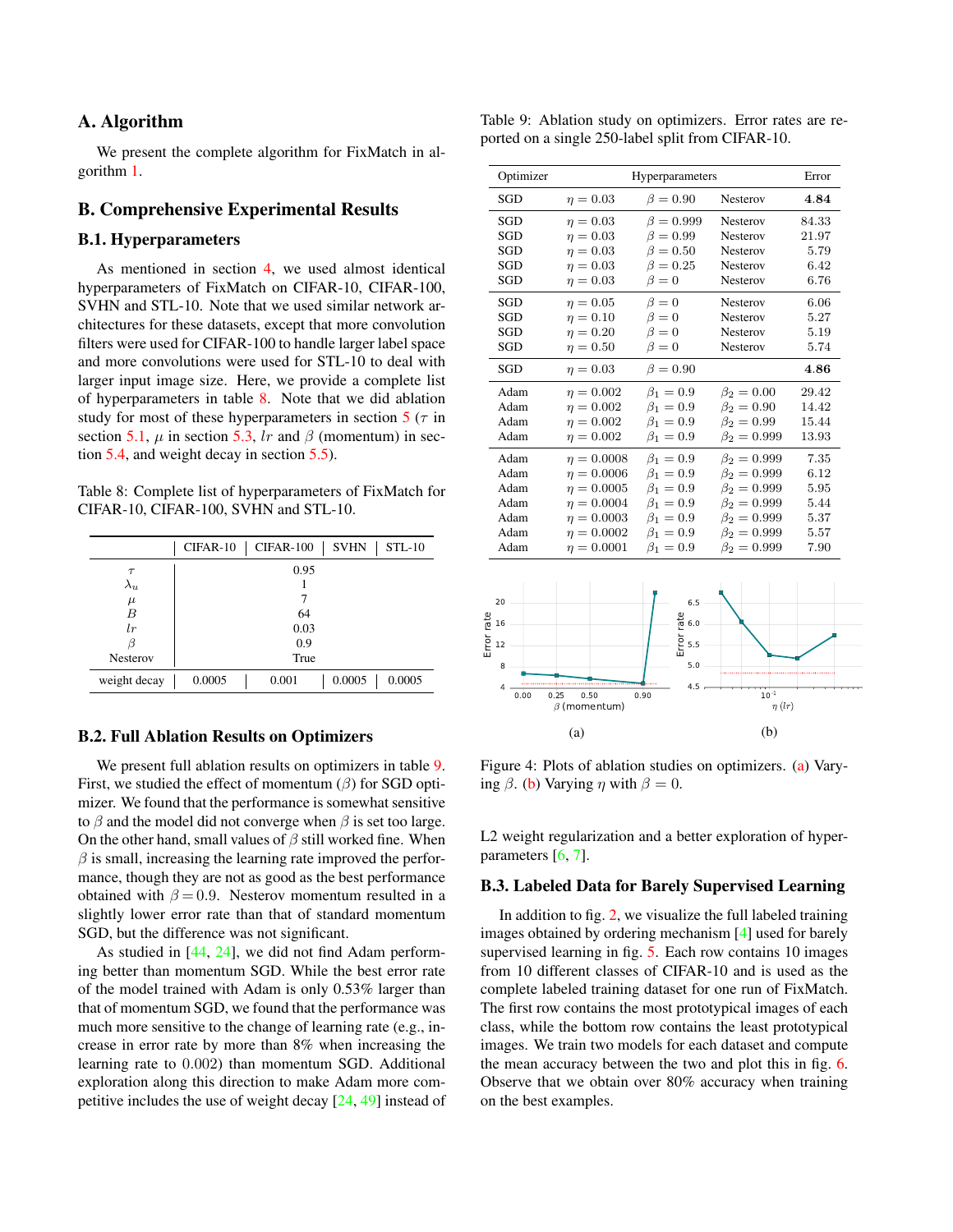#### <span id="page-11-2"></span><span id="page-11-0"></span>Algorithm 1 FixMatch algorithm.

- 1: Input: Labeled batch  $\mathcal{X} = \{(x_b, p_b) : b \in (1, ..., B)\}$ , unlabeled batch  $\mathcal{U} = \{u_b : b \in (1, ..., \mu B)\}$ , confidence threshold  $\tau$ , unlabeled data ratio  $\mu$ , unlabeled loss weight  $\lambda_u$ .
- 2:  $\ell_s = \frac{1}{B} \sum_{b=1}^{B} \text{H}(p_b, \alpha(x_b))$  // *Cross-entropy loss for labeled data*
- 3: for  $b = 1$  to  $\mu B$  do
- 4:  $\tilde{u}_b = A(u_b)$  // *Apply strong data augmentation to*  $u_b$ <br>5:  $a_t = n_m(u) \alpha(u_b) \theta$  // *Compute prediction after an*
- $q_b = p_m(y \mid \alpha(u_b), \theta)$  // *Compute prediction after applying weak data augmentation of*  $u_b$
- 6: end for
- 7:  $\ell_u = \frac{1}{\mu B} \sum_{b=1}^{\mu B} \mathbb{1}\{\max(q_b) > \tau\}$  H( $\argmax(q_b), \tilde{u}_b$ ) // *Cross-entropy loss with pseudo-label and confidence for unlabeled data* 8: return  $\ell_s + \lambda_u \ell_u$

<span id="page-11-3"></span>

Figure 5: Labeled training data for the 1-label-per-class semi-supervised experiment. Each row corresponds to the complete labeled training set for one run of our algorithm, sorted from the most prototypical dataset (first row) to least prototypical dataset (last row).

<span id="page-11-4"></span>

Figure 6: Accuracy of the model when trained on the 1 label-per-class datasets from Figure [5,](#page-11-3) ordered from most prototypical (top row) to least (bottom row).

#### B.4. Comparison to Supervised Baselines

In table [10](#page-12-1) and table [11,](#page-12-2) we present the performance of models trained only with the labeled data using strong data augmentations to highlight the effectiveness of using unlabeled data in FixMatch.

# <span id="page-11-1"></span>C. Implementation Details for Section [4.3](#page-5-4)

For our ImageNet experiments we use standard ResNet50 pre-activation model trained in a distributed way on a TPU device with  $32 \text{ cores.}^4$  $32 \text{ cores.}^4$  We report results over five random folds of labeled data. We use following set of hyperparameters for our ImageNet model:

- Batch size. On each step our batch contains 1024 labeled examples and 5120 unlabeled examples.
- Training time. We train our model for 300 epochs of unlabeled examples.
- Learning rate schedule. We utilize linear learning rate warmup for the first 5 epochs until it reaches an initial value of 0.4. Then we the decay learning rate at epochs 60, 120, 160, and 200 epoch by multiplying it by 0.1.
- Optimizer. We use Nesterov Momentum optimizer with momentum 0.9.
- Exponential moving average (EMA). We utilize EMA technique with decay 0.999.
- FixMatch loss. We use unlabeled loss weight  $\lambda_u = 10$ and confidence threshold  $\tau = 0.7$  in FixMatch loss.
- Weight decay. Our weight decay coefficient is 0.0001. Similarly to other datasets we perform weight decay by adding L2 penalty of all weights to model loss.
- Augmentation of unlabeled images. For strong augmentation we use RandAugment with random magnitude  $[10]$ . For weak augmentation we use a random horizontal flip.
- ImageNet preprocessing. We randomly crop and rescale to 224×224 size all labeled and unlabeled training images prior to performing augmentation. This is considered a standard ImageNet preprocessing technique.

<span id="page-11-5"></span><sup>4</sup>https://github.com/tensorflow/tpu/tree/master/models/official/resnet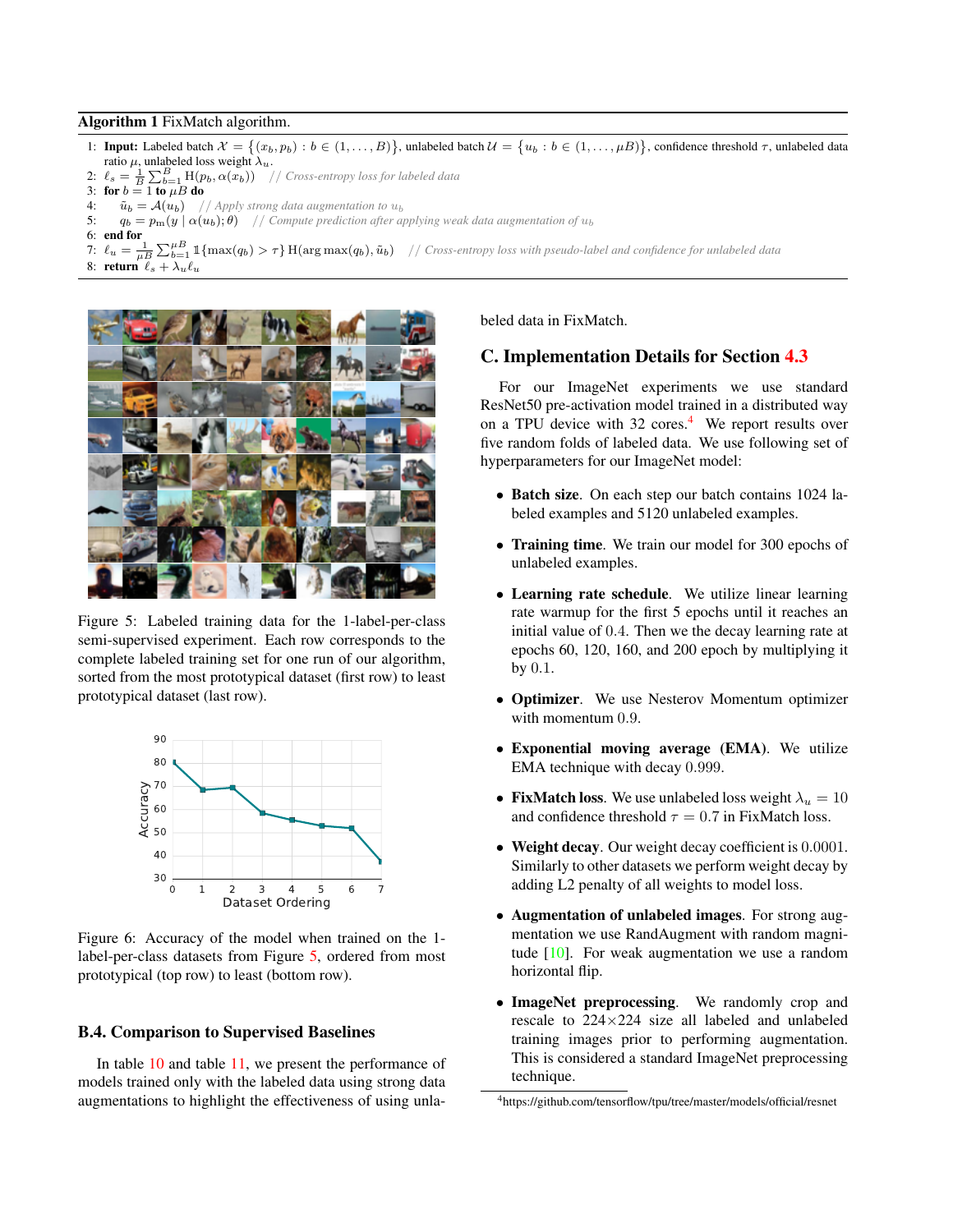<span id="page-12-1"></span><span id="page-12-0"></span>Table 10: Error rates for CIFAR-10, CIFAR-100 and SVHN on 5 different folds. Models with (RA) uses RandAugment [\[10\]](#page-8-9) and the ones with (CTA) uses CTAugment [\[2\]](#page-8-5) for strong-augmentation. All models are tested using the same codebase.

|                  | $CIFAR-10$       |                  |                  | $CIFAR-100$    |                  |                  | <b>SVHN</b>    |                 |                 |
|------------------|------------------|------------------|------------------|----------------|------------------|------------------|----------------|-----------------|-----------------|
| Method           | 40 labels        | 250 labels       | 4000 labels      | 400 labels     | 2500 labels      | $10000$ labels   | 40 labels      | 250 labels      | 1000 labels     |
| Supervised (RA)  | $64.01 \pm 0.76$ | $39.12 + 0.77$   | $12.74 + 0.29$   | $79.47 + 0.18$ | $52.88 + 0.51$   | $32.55 + 0.21$   | $52.68 + 2.29$ | $22.48 + 0.55$  | $10.89 + 0.12$  |
| Supervised (CTA) | $64.53 \pm 0.83$ | $41.92 \pm 1.17$ | $13.64 \pm 0.12$ | $79.79 + 0.59$ | $54.23 \pm 0.48$ | $35.30 + 0.19$   | $43.05 + 2.34$ | $15.06 + 1.02$  | $7.69 + 0.27$   |
| FixMatch (RA)    | $13.81 \pm 3.37$ | $5.07 \pm 0.65$  | $4.26 + 0.05$    | $48.85 + 1.75$ | $28.29 \pm 0.11$ | $22.60 \pm 0.12$ | $3.96 + 2.17$  | $2.48 \pm 0.38$ | $2.28 \pm 0.11$ |
| FixMatch (CTA)   | $11.39 \pm 3.35$ | $5.07 \pm 0.33$  | $431 + 015$      | $4995+301$     | $28.64 + 0.24$   | $23.18 + 0.11$   | $7.65 + 7.65$  | $2.64 \pm 0.64$ | $2.36 \pm 0.19$ |

<span id="page-12-2"></span>Table 11: Error rates for STL-10 on 1000-label splits. All models are tested using the same codebase.

| Method           | Error rate       | Method         | Error rate      |
|------------------|------------------|----------------|-----------------|
| Supervised (RA)  | $20.66 \pm 0.83$ | FixMatch (RA)  | $7.98 \pm 1.50$ |
| Supervised (CTA) | $19.86 \pm 0.66$ | FixMatch (CTA) | $5.17 \pm 0.63$ |

# D. List of Data Transformations

We used the same sets of image transformations used in RandAugment [\[10\]](#page-8-9) and CTAugment [\[2\]](#page-8-5). For completeness, we listed all transformation operations for these augmentation strategies in table [12](#page-13-1) and table [13.](#page-13-2)